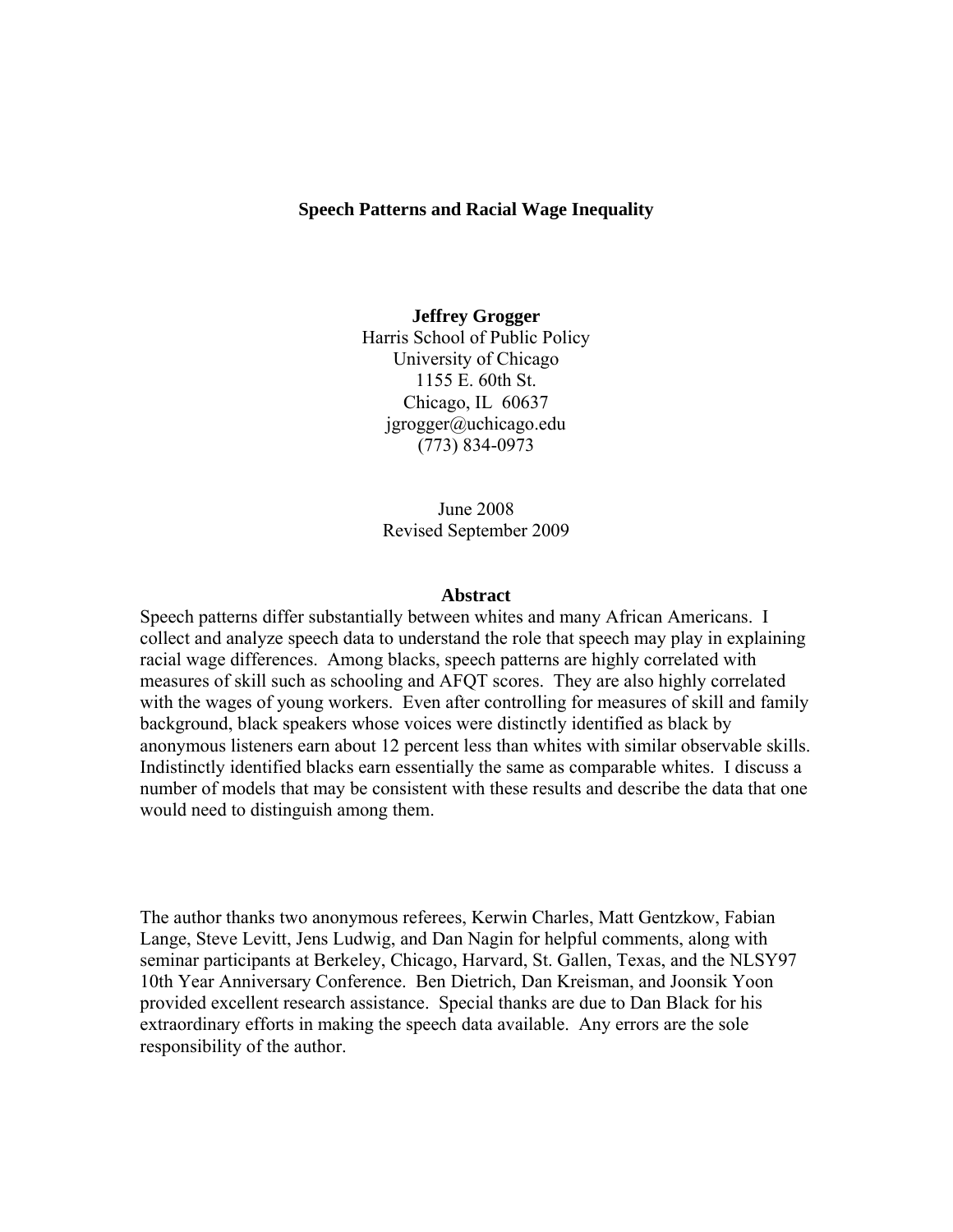## **I. Introduction**

 $\overline{a}$ 

 Racial wage inequality is persistent. After declining between 1940 and 1980, the black-white wage gap has remained roughly constant. In 1980, black men earned an average of 73 cents for every dollar earned by white men. In 2000, the number was 70 cents (Neal 2006). One question is whether these persistent differences in wages can be explained by persistent differences in behavior.

 One such difference involves speech patterns. Linguists have documented substantial differences between Standard American English (SAE), variants of which are spoken by whites (and many blacks) in the US, and African American English (AAE), variants of which are spoken by many African Americans. These differences arise at almost every level of linguistic analysis, including syntax (e.g., negation rules), morphology (e.g., rules for subject-verb agreement), phonology (e.g., the resolution of various consonant clusters), and even acoustics (e.g., vocal harmonics).<sup>[1](#page-1-0)</sup>

 At the same time, research shows that almost no one speaks a pure form of either SAE or AAE. Rather, regardless of their primary dialect, speakers mix standard and nonstandard features. The mix varies among speakers, but also within individual speakers as a function of the setting (e.g., the level of formality). Furthermore, many speakers of AAE use SAE features in their speech (Labov 1972).

 Despite such variation, race is a salient characteristic of speech. Listeners can identify a speaker's race from their speech, even small amounts of it (Thomas and Reaser 2004). For example, Purnell, Idsardi, and Baugh (1999) played a standardized singlesentence speech clip for listeners that varied only in its dialectical "guise," that is, in

<span id="page-1-0"></span><sup>&</sup>lt;sup>1</sup> See Bailey and Thomas 1992; Clopper and Pisoni 2004; Green 1992; Labov 1972, 1992; Martin and Wolfram 1992; Mufwene 1992; Rickford and Rafal 1996; Thomas and Reaser 2004; Walton and Orlikoff 1994; Washington and Craig 2002; Wolfram 1969, 1991.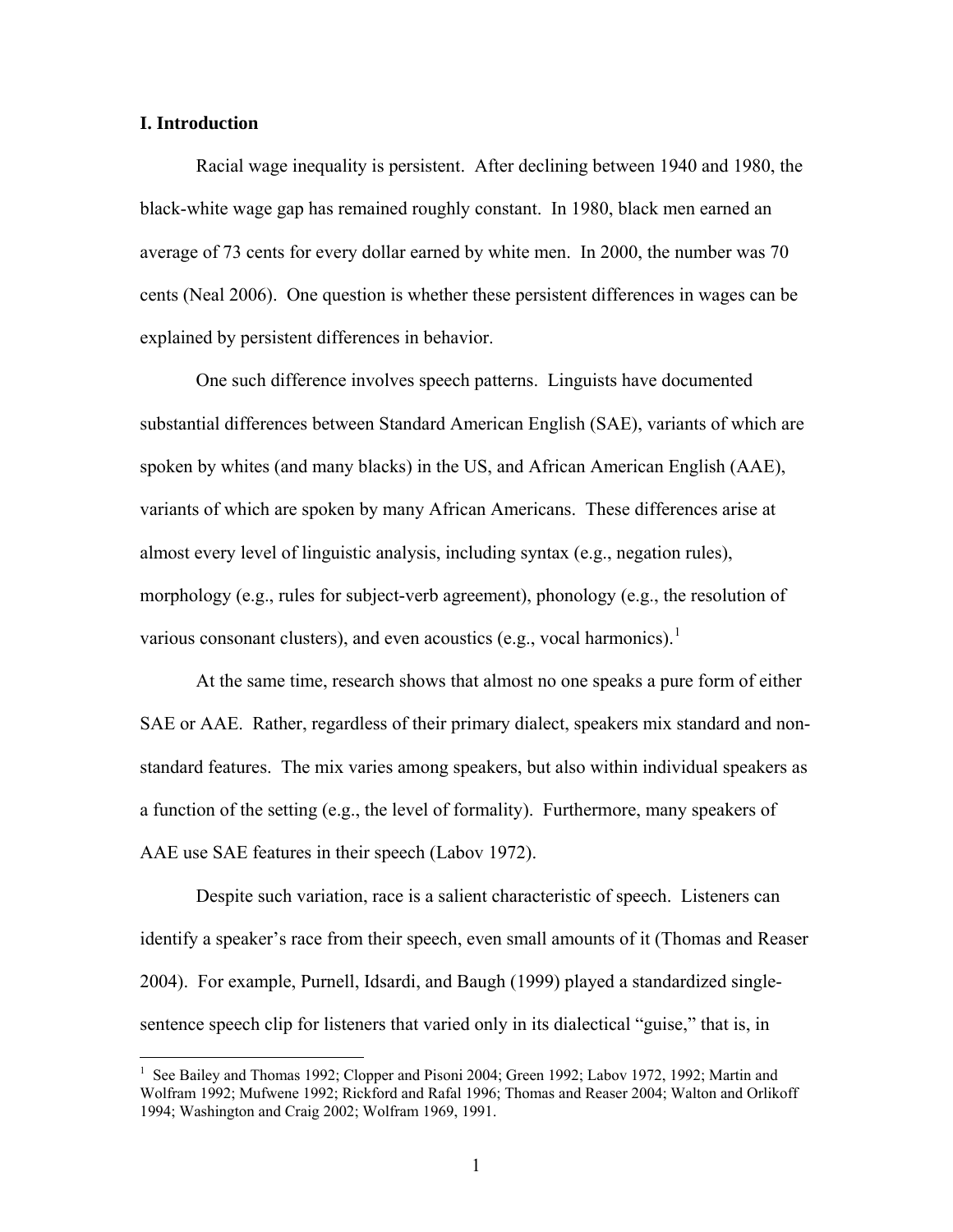whether the speaker delivered the sentence using typically SAE or AAE forms. Their listeners identified the African-American guise with 75 to 90 percent accuracy.

 Furthermore, listeners act on racial information in speakers' voices. Purnell, Idsardi, and Baugh (1999) and Massey and Lundy (2001) have conducted audit studies in which black- and white-sounding callers are randomly assigned to inquire by phone regarding apartments that have been advertised for rent. Black-sounding callers are more likely then white-sounding callers to be told that the apartment is already rented.

 My question in this paper is whether racial differences in speech patterns help explain racial differences in wages. To address the question I collected audio data from validation interviews administered to respondents from the 1997 cohort of National Longitudinal Survey of Youth (NLSY). The NLSY is a large, nationally representative longitudinal survey of the labor market behavior of youths who were aged 12 to 16 in 1997. It interviews respondents annually.

 The validation interviews are carried out by telephone a few weeks after the main interview. They ask a few hundred randomly chosen respondents about five minutes' worth of questions in order to gauge the quality of key data elements collected during the main interviews. During the 2006-2007 interview round the validation interviews were recorded. I excerpted unidentifiable samples of speech from these recordings, then recruited listeners to listen to them and answer questions about their perceptions of the speakers, including the speaker's race. I then merged the listener responses to the rest of the NLSY data on the speakers. The data show strong links between speech patterns, education, and test scores. They also show a strong correlation between wages, race and speech, even after controlling for measures of skill and family background.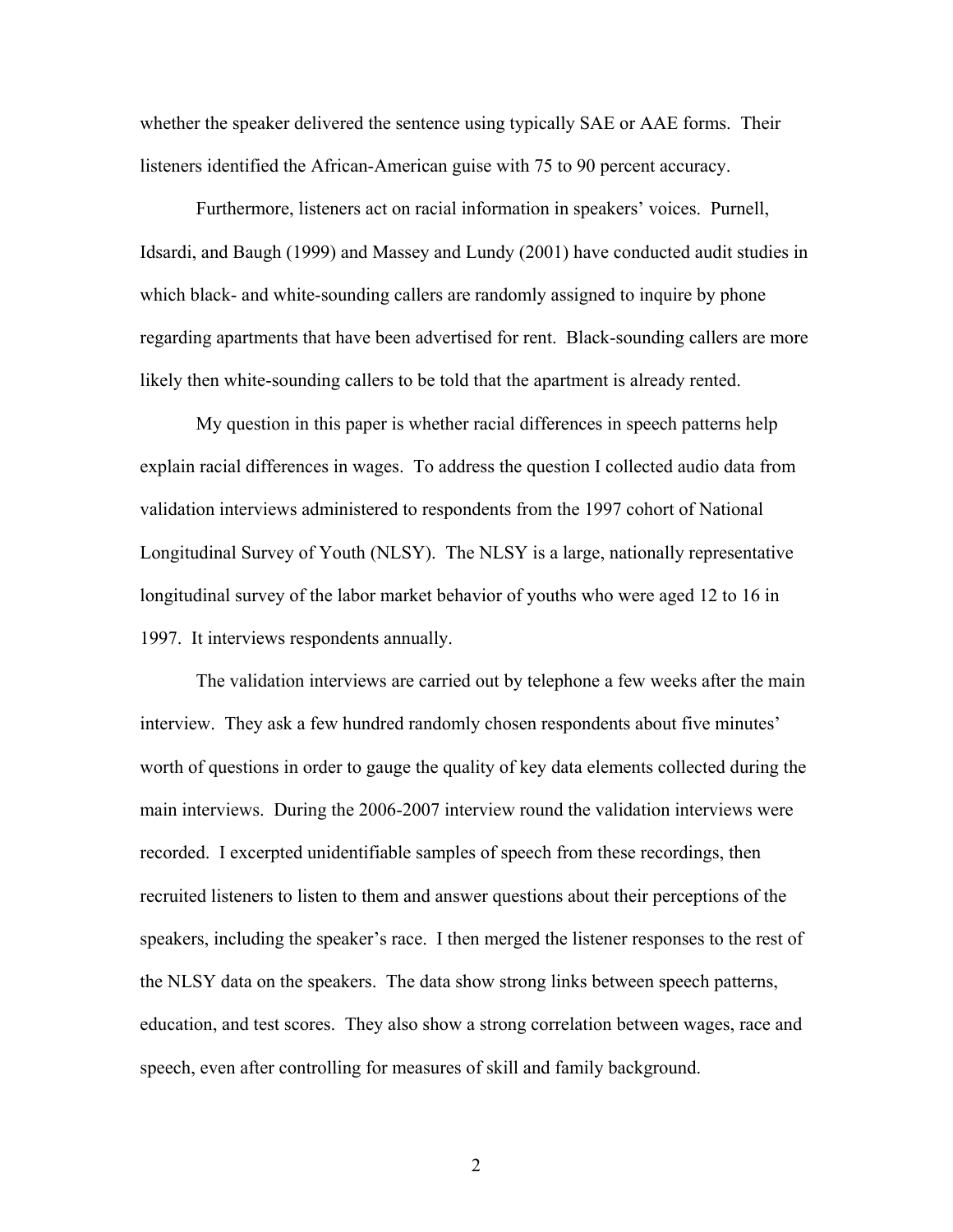This is not the first study to ask whether language affects labor market performance. Numerous studies have analyzed the role that language plays in the wages earned by immigrants.<sup>[2](#page-3-0)</sup> Virtually by definition, those studies concern the worker's second language. This study is distinctive in that it focuses on the worker's native language in his home country, rather than a second language in a foreign country. I ask whether language differences can explain racial wage differences among natives.

 This question has received some theoretical attention from Lang (1986), who provides a model of language minorities, but this is the first empirical analysis of the link between native-language differences and racial wage inequality. The paper also relates to recent work on ethnic identity, since speech patterns are widely viewed as an important element of ethnic identification (Fordham and Ogbu 1986; Baugh 1992; Pattillo 1999). Theoretical work in the field has focused on how certain aspects of behavior may simultaneously be viewed as favorable signals in the labor market but as unfavorable signals in the peer group (Akerlof and Kranton 2000; Austen-Smith and Fryer 2005). Recent empirical studies have analyzed such phenomena as naming conventions and academic achievement (Bertrand and Mullainathan 2004, Cook and Ludwig 1998; Fryer and Levitt 2004, Fryer and Torelli 2005). This paper is the first to analyze the link between race, speech patterns, and wages.

 The next section describes my data. Section III presents results. In Section IV I discuss a number of models that could explain the observed associations among race, speech patterns, skill, and wages. Section V concludes.

<u>.</u>

<span id="page-3-0"></span><sup>&</sup>lt;sup>2</sup> See, e.g., McManus, Gould, and Welch 1983; Chiswick 1991; Trejo 1997, and Bleakley and Chin 2004.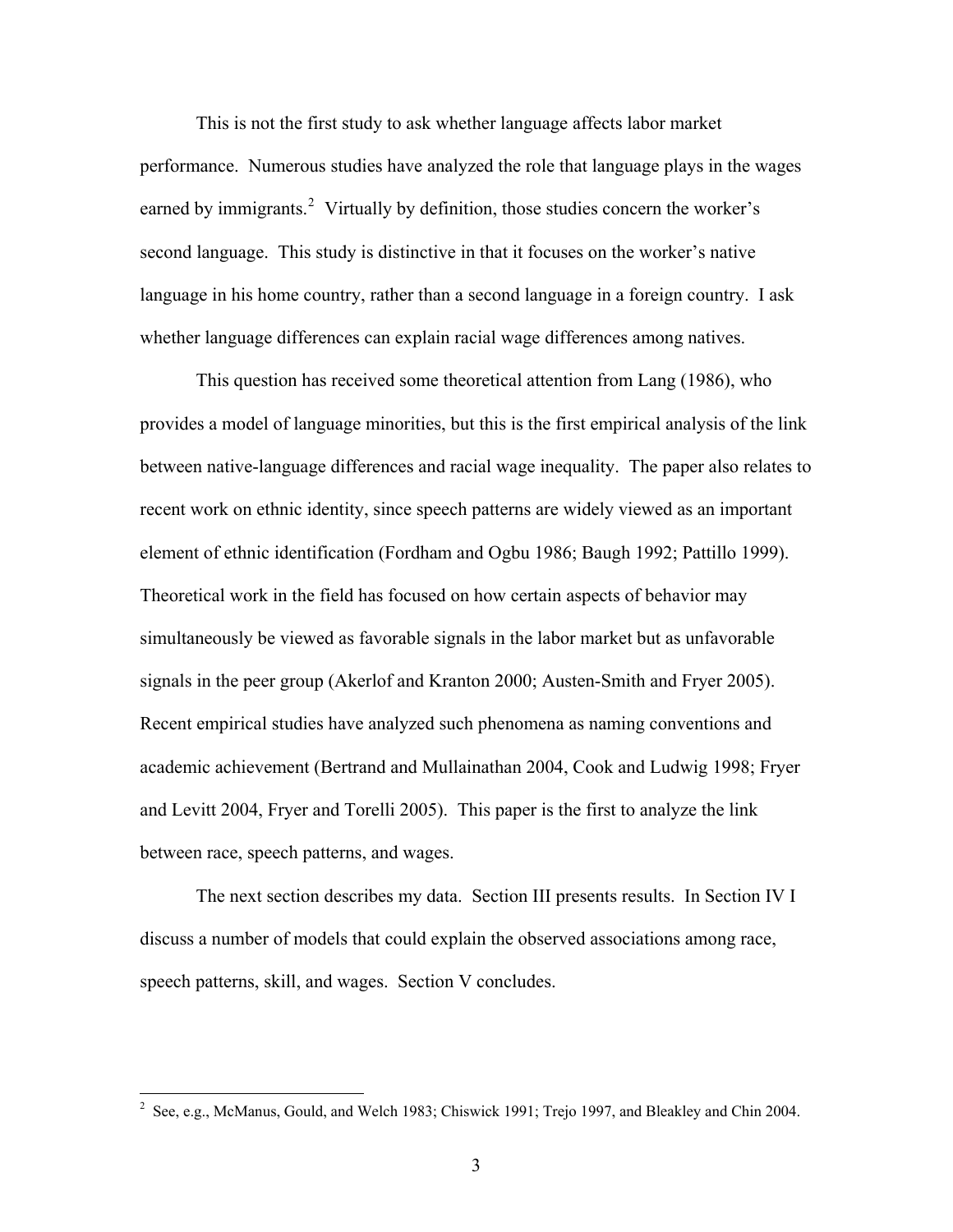## **II. Data**

1

## *A. Background on the NLSY*

 The NLSY is an annually administered, nationally representative longitudinal survey of youths who were 12 to 16 years old in 1997. Early rounds of the survey focused on respondents' educational experiences, whereas recent rounds have focused on their labor market experiences. Most respondents took the Armed Services Vocational Aptitude Battery (ASVAB) in the first year of the survey. The Armed Forces Qualifying Test (AFQT), which is constructed from the ASVAB, has been shown to be an important correlate of wages and racial wage differences (Altonji and Pierret 2001; Cameron and Heckman 1993; Farber and Gibbons 1996; Grogger 1998; Neal and Johnson 1996).

## *B. Speech Data from the Validation Interviews*

 After every interview, a small random sample of respondents is chosen to participate in a short follow-up interview, the goal of which is to assess the quality of key data elements collected in the main interview. These validation interviews are carried out by telephone. In late 2006 and early 2007, the validation interviews were recorded in their entirety.<sup>[3](#page-4-0)</sup> Technicians under my direction then excerpted samples from the raw audio (.wav) files. The excerpts were played to listeners to obtain their perceptions regarding characteristics of the speaker.

 The audio excerpts were constructed with three goals in mind. The first was to ensure speaker anonymity. The second was to standardize the samples as much as possible. The third was to preserve as much language as possible. The first objective was straightforward, since it required simply that identifying information be removed.

<span id="page-4-0"></span><sup>&</sup>lt;sup>3</sup> Interviews were recorded over IP telephones manufactured by Cisco. The recordings were sampled at a rate of 8KHz and the sample size was 11 bits.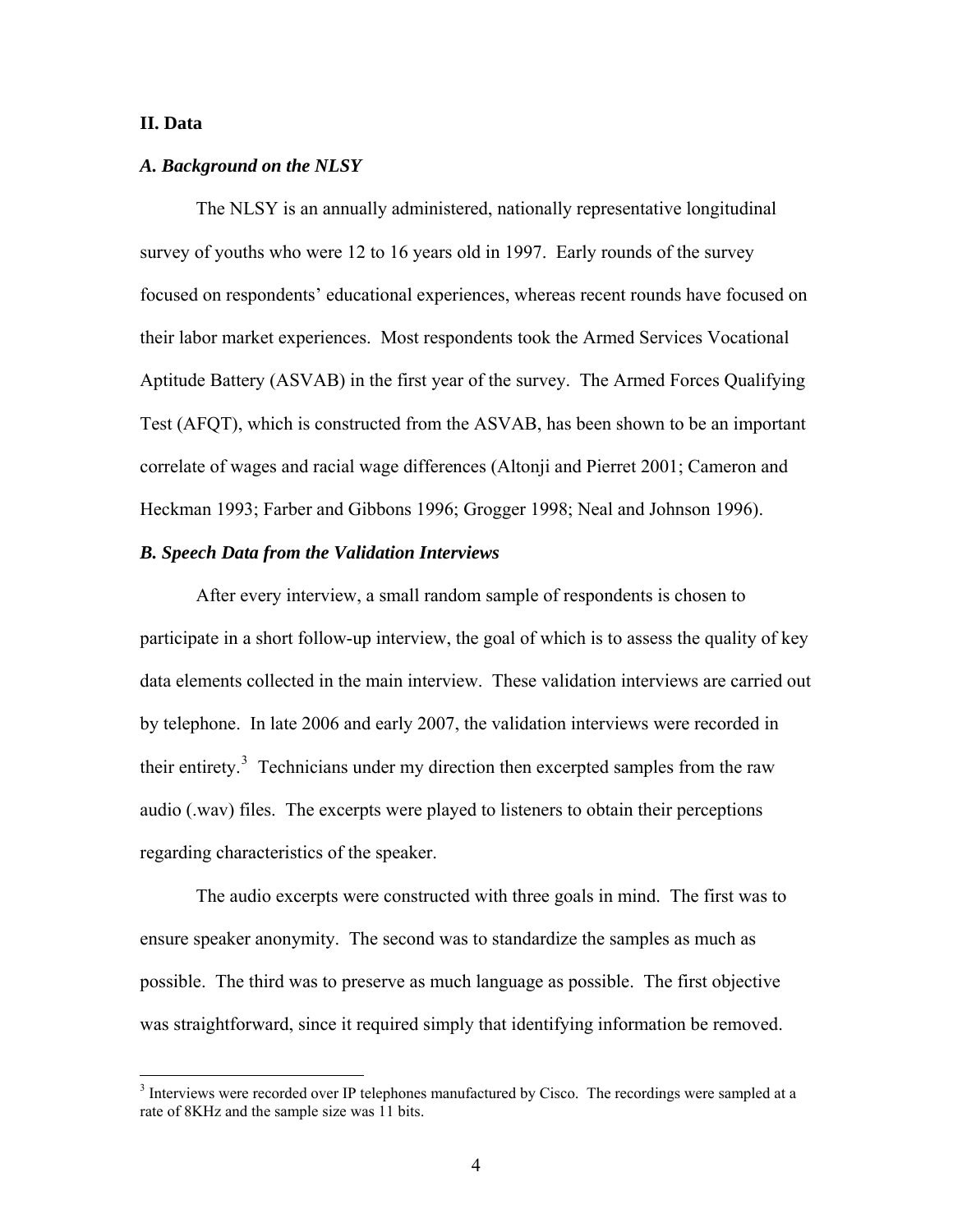The second two were sometimes in conflict. The validation interviews are highly scripted, which aids in standardization. At the same time, however, many of the questions called for short, one- or two-word responses. As a result, complete-sentence responses were fairly rare. Because sentences convey more linguistic information than shorter utterances, I retained them whenever possible, even though they tended to reduce the standardization of the speech samples across speakers. The resulting audio excerpts were short, 15- to 20-second files that mixed responses to standardized questions and whatever short sentences were available.

 The validation interviews yielded a total of 520 usable audio excerpts. Of these, 402 speakers were black or white; the remaining 108 were Hispanic, Asian, or of other race or ethnicity. Since the goal of this paper is to understand the role of speech patterns in explaining the wage gap between blacks and whites, I focus only on those speakers here. I refer to these 402 speakers as the "speech sample."

 On several important dimensions, the speech sample closely resembles black and white respondents in the full NLSY. Table 1 reports means for both samples. The sex ratio is the same in the two samples and the age and race distributions are similar. The AFQT score is obtained by normalizing the percentile scores to have mean zero and standard deviation of one. Mean AFQT scores are similar between the two samples. They differ from zero because they were standardized over the full NLSY sample, not just the sample of blacks and whites.

 About one-fifth of both samples were enrolled in 2006, owing to the young age range of NLSY respondents. Average completed schooling is similar between the samples at about 13 years. The share of southerners, who may speak with a regionally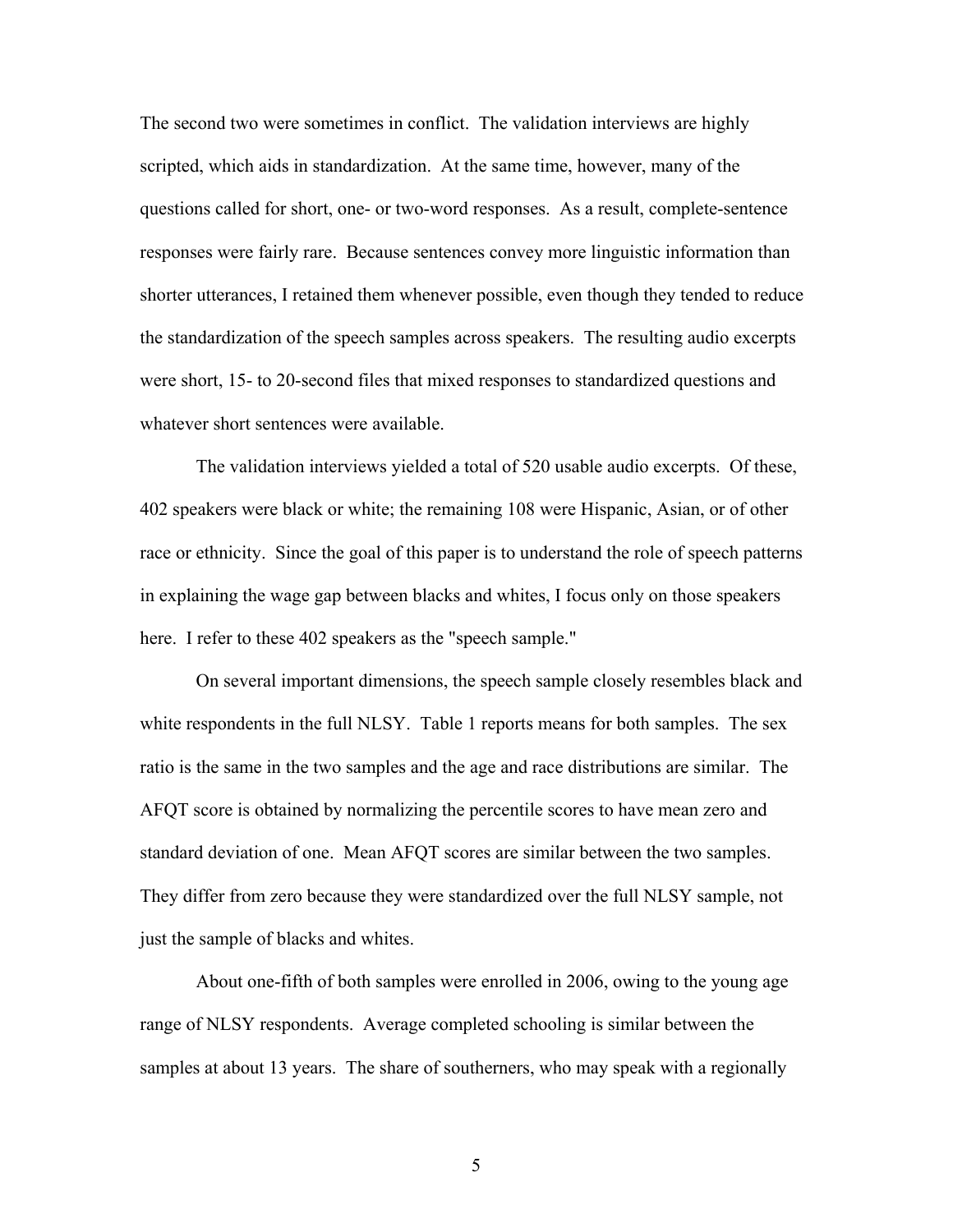distinctive accent, is similar between the speech sample and the broader NLSY. The speech sample is a bit more urban than the full sample.

## *C. Listeners' Perceptions of Speaker Characteristics*

 As indicated above, listeners were recruited to listen to the audio excerpts and provide their perceptions about a number of speaker characteristics. Listeners also provided limited demographic information about themselves. Most of the listeners were students in a graduate degree program at a selective Midwestern university. Table 2 shows that their characteristics reflect the program's enrollment. They are disproportionately female and white. A plurality was raised in the Midwest. Three nonnative speakers took part, despite my attempts to limit participants to native speakers.

 Listeners listened to the speakers' audio excerpts via an offline web-based interface. The interface first prompted listeners for their demographic information, then prompted the listener to play the first audio file. After the audio file played, the listener was prompted through screens on which he or she was asked to indicate the speaker's sex, race (White, Black, Hispanic, or Other), education level (Less than high school, High school, Some college, College or more), and region of origin (Northeast, Midwest, South, West, or Outside the US). Listeners were then prompted to repeat the process until they had listened to a total of 20 files. The entire process lasted an average of about 15 minutes. Listeners listened to the audio files using headphones throughout.<sup>[4](#page-6-0)</sup> Of the  $130$ listeners, about 80 percent listened to a single 20-file batch, whereas the remainder participated more than once, listening to an average of about 3 batches each. The 20-file batches were structured in such a way that 5 different listeners listened to each speaker.

<span id="page-6-0"></span> 4 Most listeners used Listen Technologies LA-165 stereo headphones. A small number at the beginning of the study used Sony MDR-D777 headphones.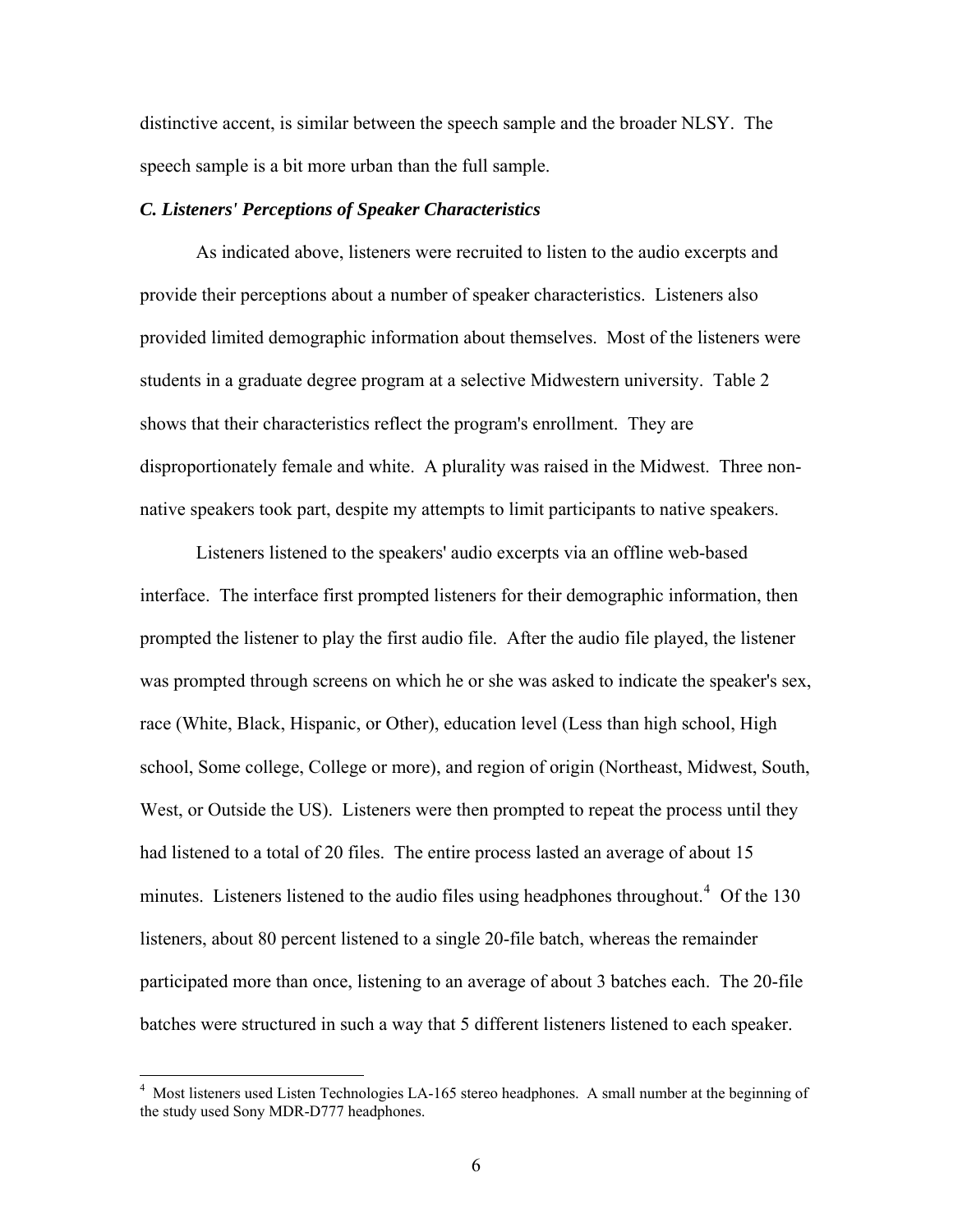Table 3 reports the accuracy with which listeners were able to ascertain the characteristics of speakers from the audio files. Since multiple listeners provided data for each speaker, the unit of observation here is the speaker-listener pair. Accurate identification of sex was nearly universal. Identification of race was fairly high as well. Nearly 84 percent of white speakers were accurately identified by the listeners, as were about 77 percent of black speakers. These numbers are similar to those reported elsewhere in the literature (Thomas and Reaser 2004).

 Listeners were less successful in identifying speakers' education level and region of origin. Speakers lacking a high school diploma were accurately identified only 5 percent of the time; this very low identification rate may have been the result of socially correct reporting on the part of listeners. Nearly half of college-educated speakers were accurately identified by listeners, but accuracy rates for the other two educational categories were less than 30 percent. Listeners were more successful in identifying the region of origin of speakers from the Midwest and South than of those from the Northeast and West, but even for speakers from the South, where regional dialects are relatively strong, the accuracy rate was less than 50 percent.

 Table 4 presents a regression analysis of factors that explain the accuracy of listeners' reports of the speaker's race. As before, the unit of observation is the listenerspeaker pair. The dependent variable is a dummy equal to one if the listener accurately perceived the speaker's race. I divide explanatory factors into three groups: speaker characteristics, listener characteristics, and technical factors. The table reports coefficients and standard errors from a least-squares regression. The standard errors are clustered by speaker and account for arbitrary forms of heteroscedasticity.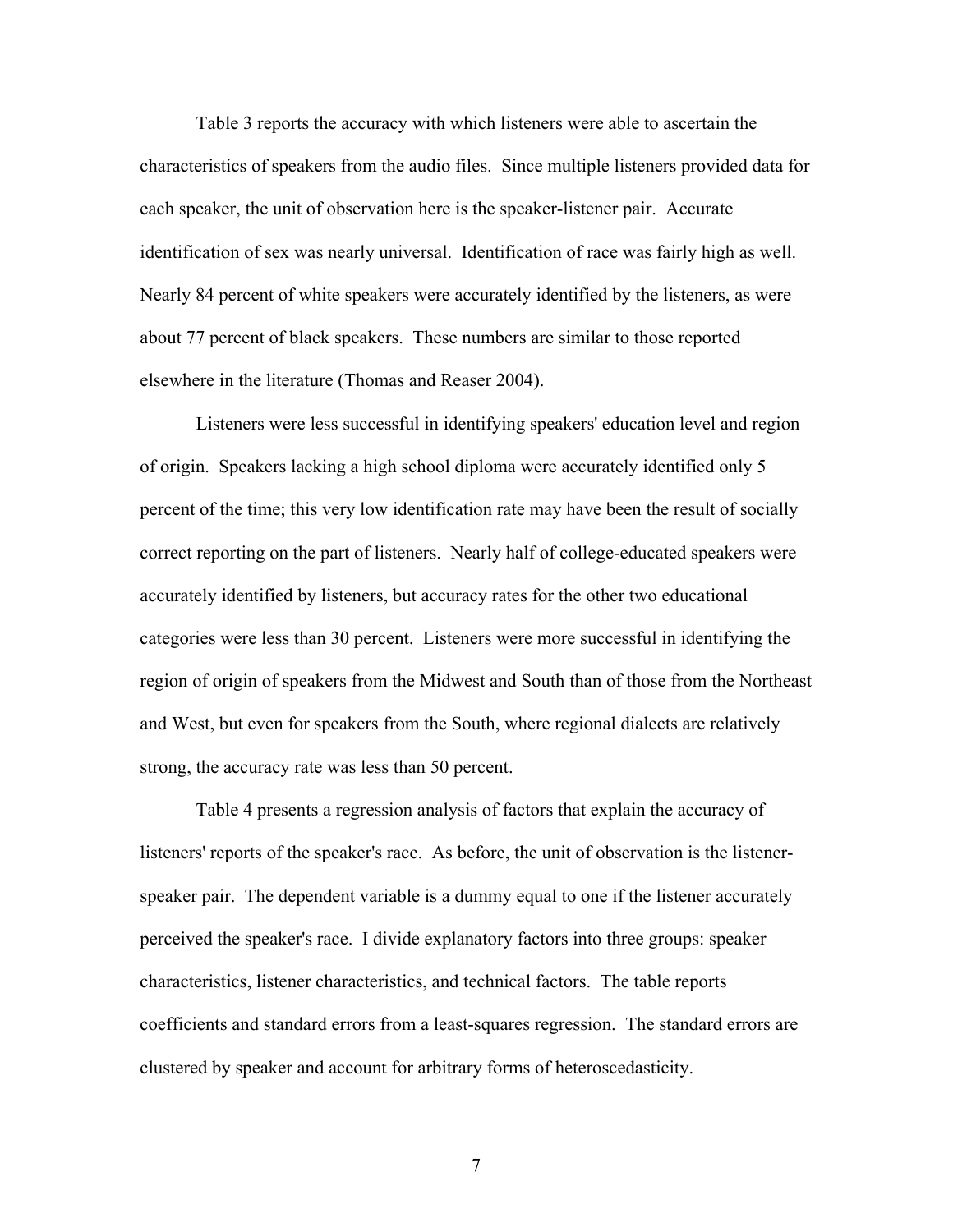Black speakers are less likely to be accurately perceived by listeners, consistent with the data in Table 3. Other characteristics of the speaker do not influence the listeners' perceptions of the speaker's race. I had no reason to expect otherwise, but included these variables because they appear in the wage regressions below.

 As for listener characteristics, black listeners more accurately perceived the speaker's race than did listeners of other race or ethnic groups (Asian listeners constitute the base group).<sup>[5](#page-8-0)</sup> Older listeners were less likely to perceive the speaker's race accurately, all else equal, whereas listeners from the Western US had higher accuracy rates. Repeat listeners did no better or worse than listeners who listened to only a single batch of audio clips. Listeners were asked how well they understood each speaker, on a scale of 1 to 5. Those who reported being better able to understand the speaker perceived race somewhat more accurately.

 Among technical factors, the number of phrases in the audio clip did not affect the accuracy of listeners' perceptions. In results not reported here, I found that the size of the audio file, which provides a measure of its length, similarly had no effect on listener accuracy. Three technicians prepared excerpts from the raw audio files; clips prepared by two of them were perceived somewhat more accurately by listeners than the clips prepared by the other one. Finally, the technicians rated the audio quality of each clip as low, medium, or high. Quality varied largely due to telephone line noise and the quality of cellular connections. Audio quality had no significant effect on the accuracy of listeners' perceptions. The last column of the Table reports results from a regression that included all three sets of variables.

<span id="page-8-0"></span><sup>&</sup>lt;sup>5</sup> Further analysis indicated that black listeners were particularly adept at identifying white speakers.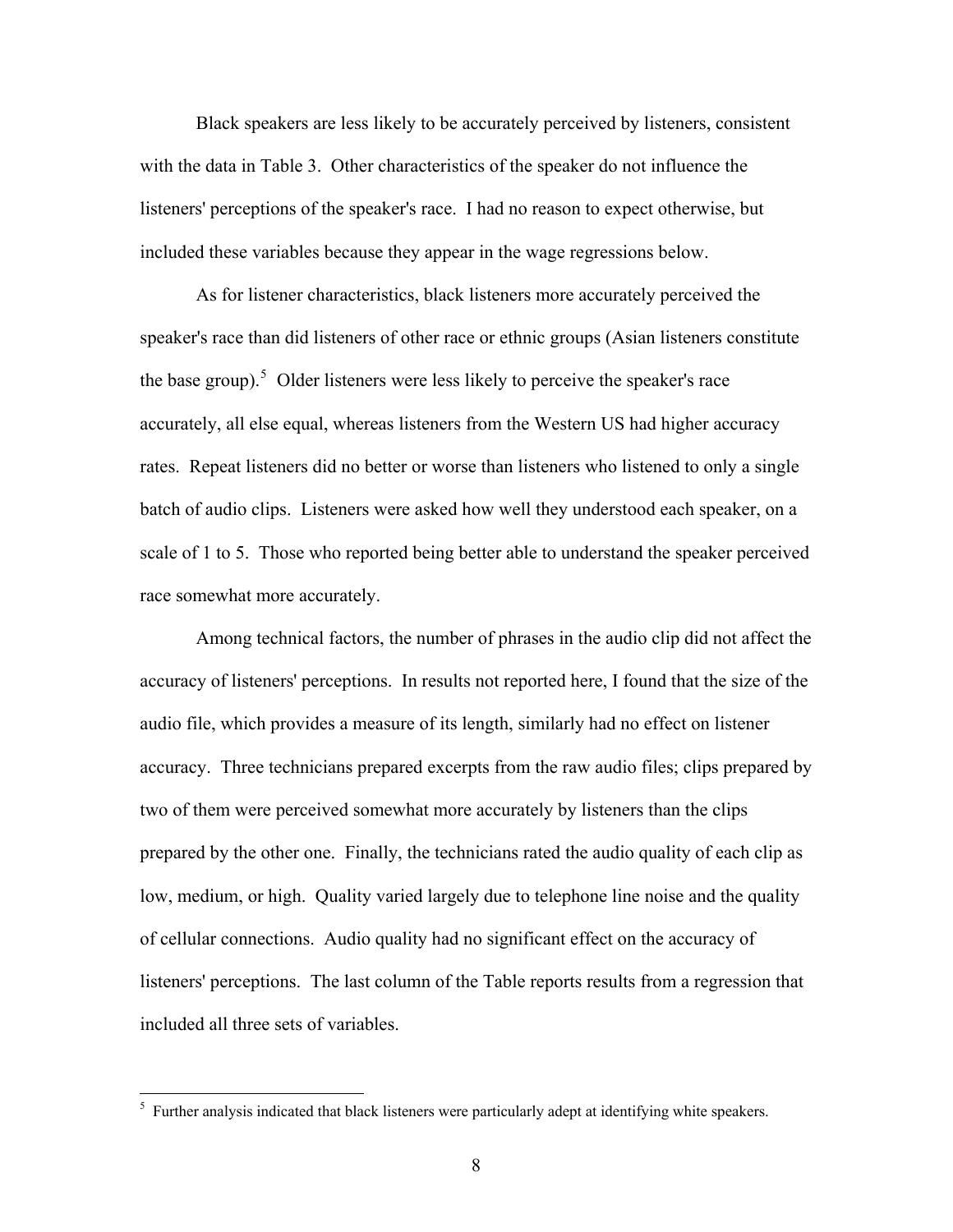#### *D. Speaker-Level Measures of Speech*

 Whereas Tables 3 and 4 analyze perception data at the level of the speakerlistener pair, what I require for the wage regressions below is speaker-level data. I initially consider three different speaker-level measures of the accuracy of listeners' perceptions of the speaker's race. The first is simply the number of correct reports of the speaker's race.

 The second measure is a "recognizability index" that adjusts the race perceptions for potential listener effects. To construct it I first regressed the dependent variable from Table 4 (a dummy equal to one if the listeners' perception of the speaker's race was correct) on a full set of listener dummies. The average of the residuals from this regression for each speaker constitutes the recognizability index.

 The first row in each panel of Table 5 reports the mean of the recognizability index by the number of correct reports of the speaker's race. The recognizability index is highly correlated with the number of correct reports, independent of race. The final column suggests that white speakers are somewhat more recognizable than black speakers, consistent with the data from Table 3.

 The motivation for my third speaker-level measure of speech patterns stems from the second row of each panel of Table 5, which presents mean AFQT scores by the number of correct reports. These data show a sharp non-linearity in the relationship between the number of correct reports and test scores among blacks. Black speakers perceived as black by four or more listeners have mean AFQT scores that are much lower than those of black speakers who are correctly classified by three or fewer listeners. If the link between wages and the number of correct reports follows a similar relationship,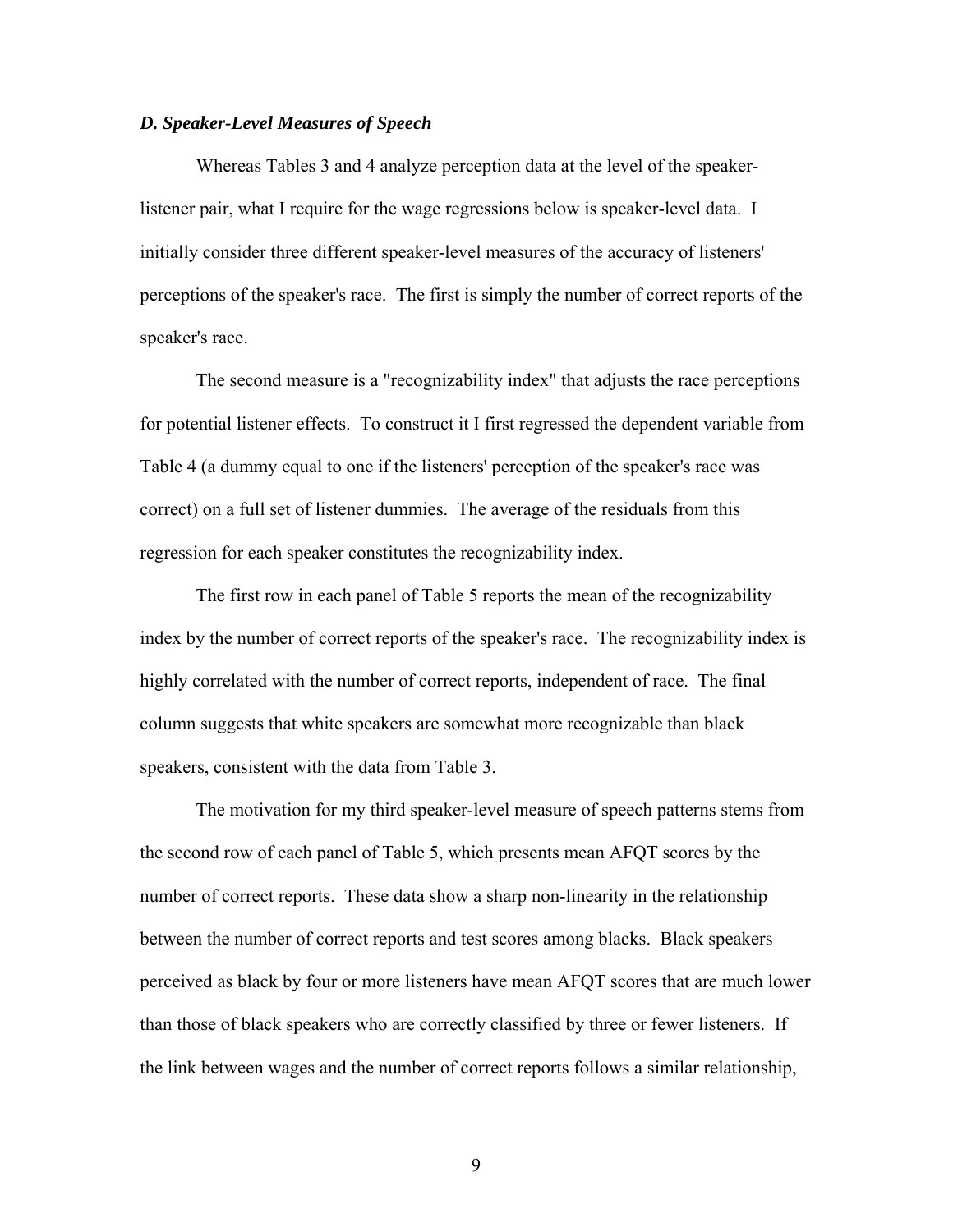then a speech measure which captures the non-linearity may perform better than either the number of correct reports or the recognizability index. For this reason I construct a binary indicator of the racial distinctiveness of the speaker's speech. I classify as distinctly identified those speakers whose race was correctly perceived by four or more listeners, and classify as indistinctly identified those speakers who race was correctly perceived by three or fewer listeners. According to this measure, 82 percent of whites, and [6](#page-10-0)7 percent of blacks, were distinctly identified by their speech.<sup>6</sup>

## *E. Speech Patterns and Speaker Characteristics*

 $\overline{a}$ 

 The first two rows of Table 6 illustrate the relationship between race, the racial distinctiveness of the speaker's speech, and measures of speaker skill. The entries in columns (3) and (6) of the first row show that the mean AFQT score for blacks is 0.85 standard deviations lower than the mean for whites. This is similar to the racial differences that appear in many standardized tests (Jencks and Phillips, 1998). Indistinctly identified whites score 0.16 standard deviations lower on the AFQT than distinctly identified whites. The difference is greater for blacks. Distinctly identified blacks score .66 standard deviations lower than indistinctly identified blacks.

 It comes as no surprise that test scores differ between distinctly and indistinctly identified blacks, since test scores were used to define the distinctiveness of the speaker's speech. What is surprising is the magnitude of the difference. To put it in perspective, the speech-related test-score gap among blacks amounts to three quarters of the gap that exists between blacks and whites.

<span id="page-10-0"></span><sup>&</sup>lt;sup>6</sup> I also tallied whether speakers were distinctly identified as to sex, education level, and region of origin. Distinct sex identification was nearly universal. Otherwise, 23 percent of college graduates and 30 percent of southerners were distinctly identified by their speech. Listeners identified speakers of other education levels and regions of origin at rates no better than chance.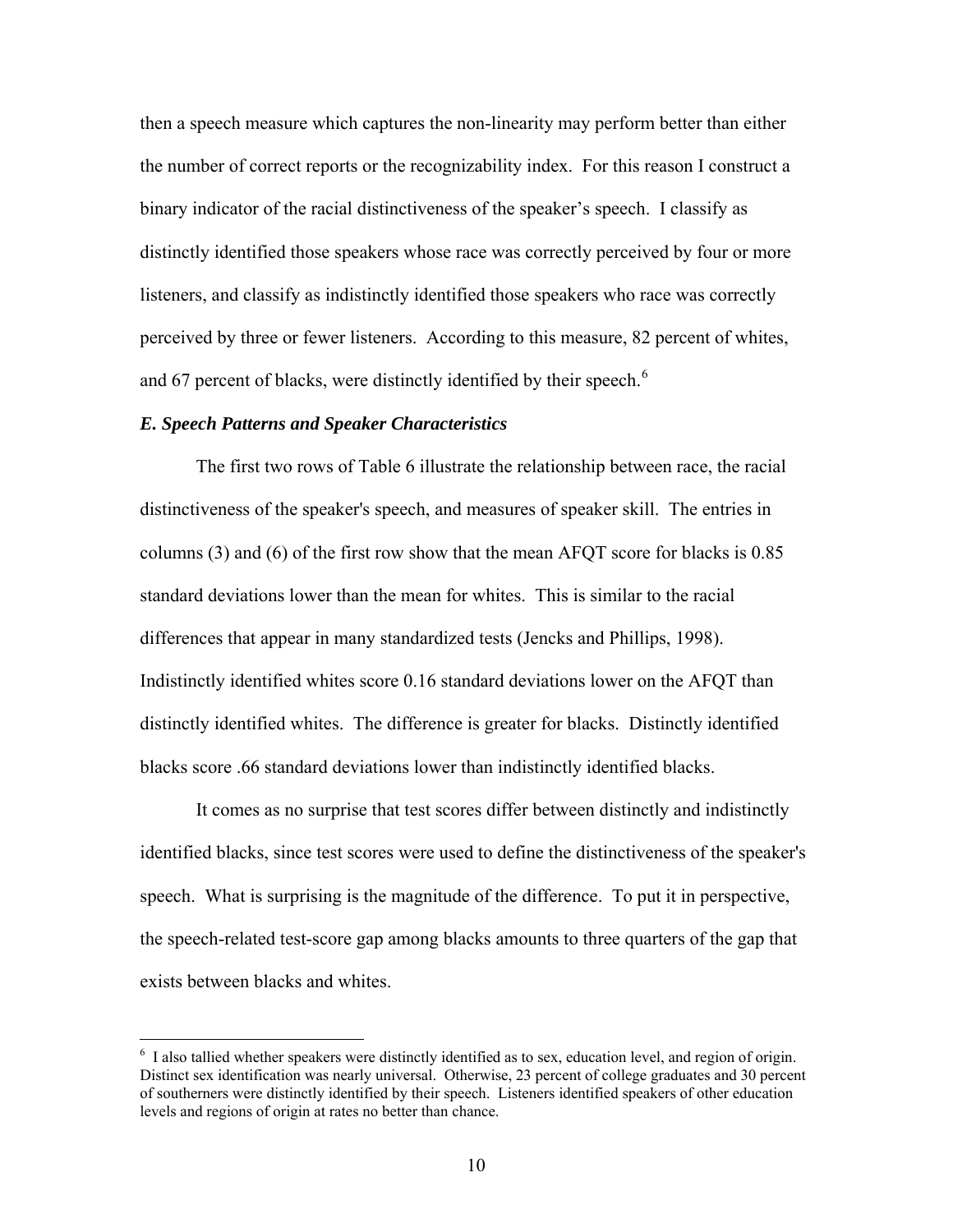Similarly large differences appear in years of schooling, which was not used to define the speech categories. Mean highest grade completed among indistinctly identified whites is 12.84 years, compared to 13.52 years among distinctly identified whites. Indistinctly identified blacks average 13 years of schooling, compared to 12 years for distinctly identified blacks. The speech-related schooling gap among blacks is almost as large as the 1.0[7](#page-11-0)-year gap between blacks and whites.<sup>7</sup>

 The rest of Table 6 further characterizes the speakers by race and speech pattern. Ideally, we would like to see how speakers differ with respect to characteristics that influence speech patterns. Since dialect acquisition is influenced by the speaker's peer group when the speaker is about 10 years old (Labov 1972), I would ideally report data on the speaker's pre-adolescent peer group. Since the NLSY contains no such measures, I consider variables that may be correlated with peer-group characteristics. These include family structure at age 12, parental education, and household income in 1997, when the speaker was 12 to 16 years old. Table 6 shows that the family backgrounds of whites are more advantaged than those of blacks on each of these measures. Within race, indistinctly identified blacks fare better on each of these measures than their distinctly identified counterparts. Indistinctly identified blacks are also more likely to attend private or parochial schools than their distinctly identified counterparts, which may also be correlated with peer group differences.

 $\overline{a}$ 

<span id="page-11-0"></span> $<sup>7</sup>$  Since many speakers are still enrolled in school, the differences in highest grade completed do not</sup> necessarily reflect differences in completed education. If anything, however, the gaps reported here may understate the ultimate differences that will arise among the groups. The reason is that, among whites, 27 percent of distinctly identified speakers were enrolled as of 2006 (the most recent year for which enrollment data are available), as compared to 21 percent among indistinctly identified whites. Among blacks, 22 percent of indistinctly identified speakers were enrolled, compared to 13 percent of distinctly identified speakers. Thus educational attainment is likely to grow more in the future among those groups which currently have higher levels of attainment.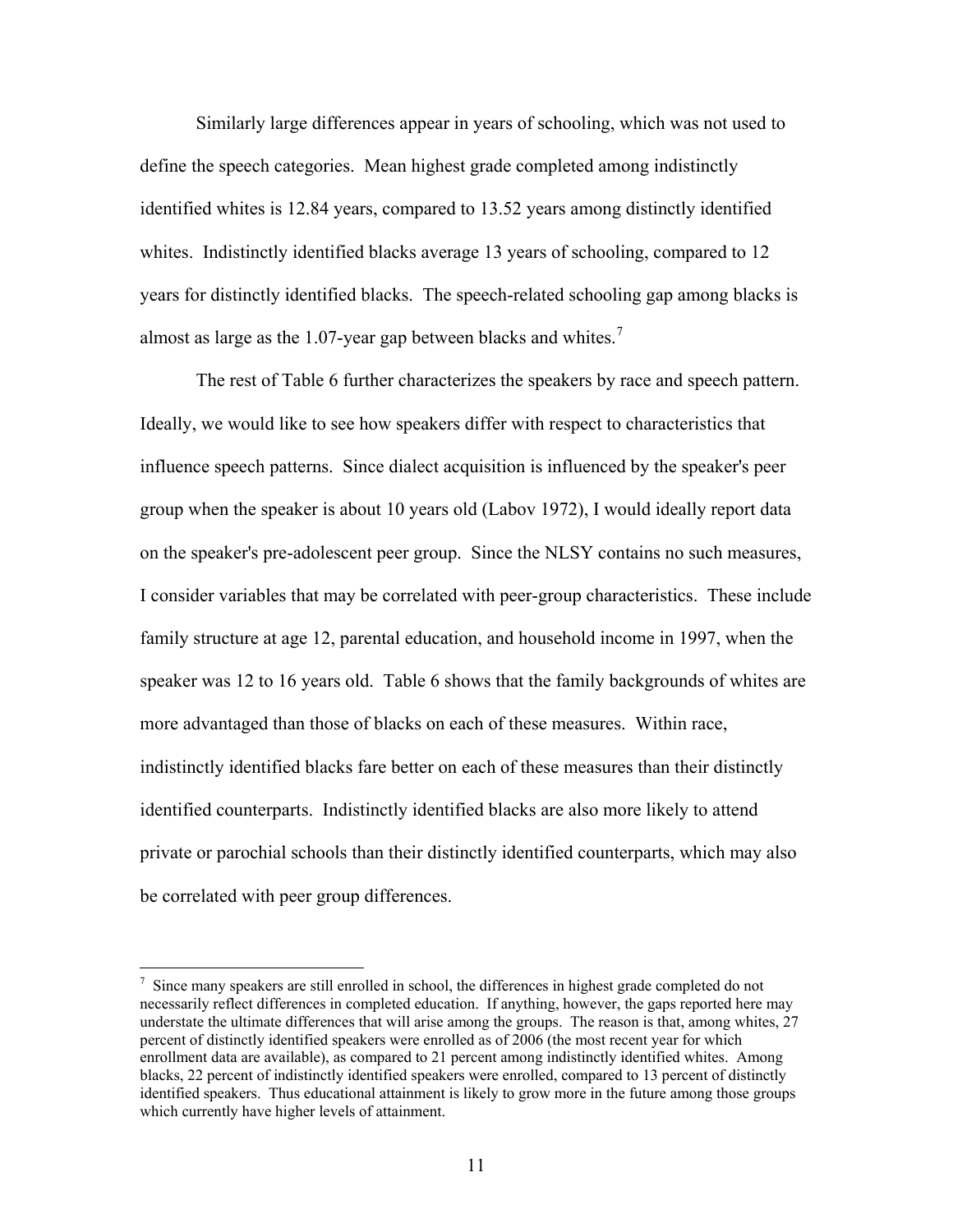In summary, differences in speech are associated with other differences that may influence wages. Distinctly identified whites and indistinctly identified blacks fare better than their counterparts not only in terms of schooling and test scores, but also in terms of family background and private/parochial school attendance. Since previous work has shown such traits to predict wages, it will be important to control for them when I estimate the link between wages and speech patterns in the next section.

### **III. Regression Results**

 $\overline{a}$ 

#### *A. Wage data*

 As I have already noted, the speakers in the speech sample are young. Their youth accounts for a number of features evident in Table 7, which displays summary statistics for the survey years 2004 through 2006. First, annual employment rates are fairly low.<sup>[8](#page-12-0)</sup> Nevertheless, 86 percent of the sample, or 345 speakers, report at least one wage observation over the 2004-2006 period.

 Not surprisingly, the wages paid to these young workers are fairly low. The mean hourly wage over the three-year period is \$12.76, although growth is fairly substantial. Mean wages grew \$0.84, or nearly 11 percent, between 2004 and 2005, and by \$1.10, or 8.4 percent, between 2005 and 2006.

 Speech sample members range in age between 20 and 26, with a mean of 23. Many are still enrolled in school. The enrollment rate was 27 percent in 2004, but fell to

<span id="page-12-0"></span><sup>&</sup>lt;sup>8</sup> Wages are defined as the hourly wage on the most recent job held at each annual interview. I exclude wages from self-employment and reported hourly wages that were less then \$1 or greater than \$60. The apparent decrease in employment between 2004 and 2005 is likely the result of NLSY data collection procedures. Survey respondents who are not interviewed in one year are re-contacted in the following year. In that following year, data are collected covering not only the most recent period, but all previous noninterview periods. Accounting for these survey procedures, respondents have been at greater "risk" for reporting their 2004 wage than for 2005 wage.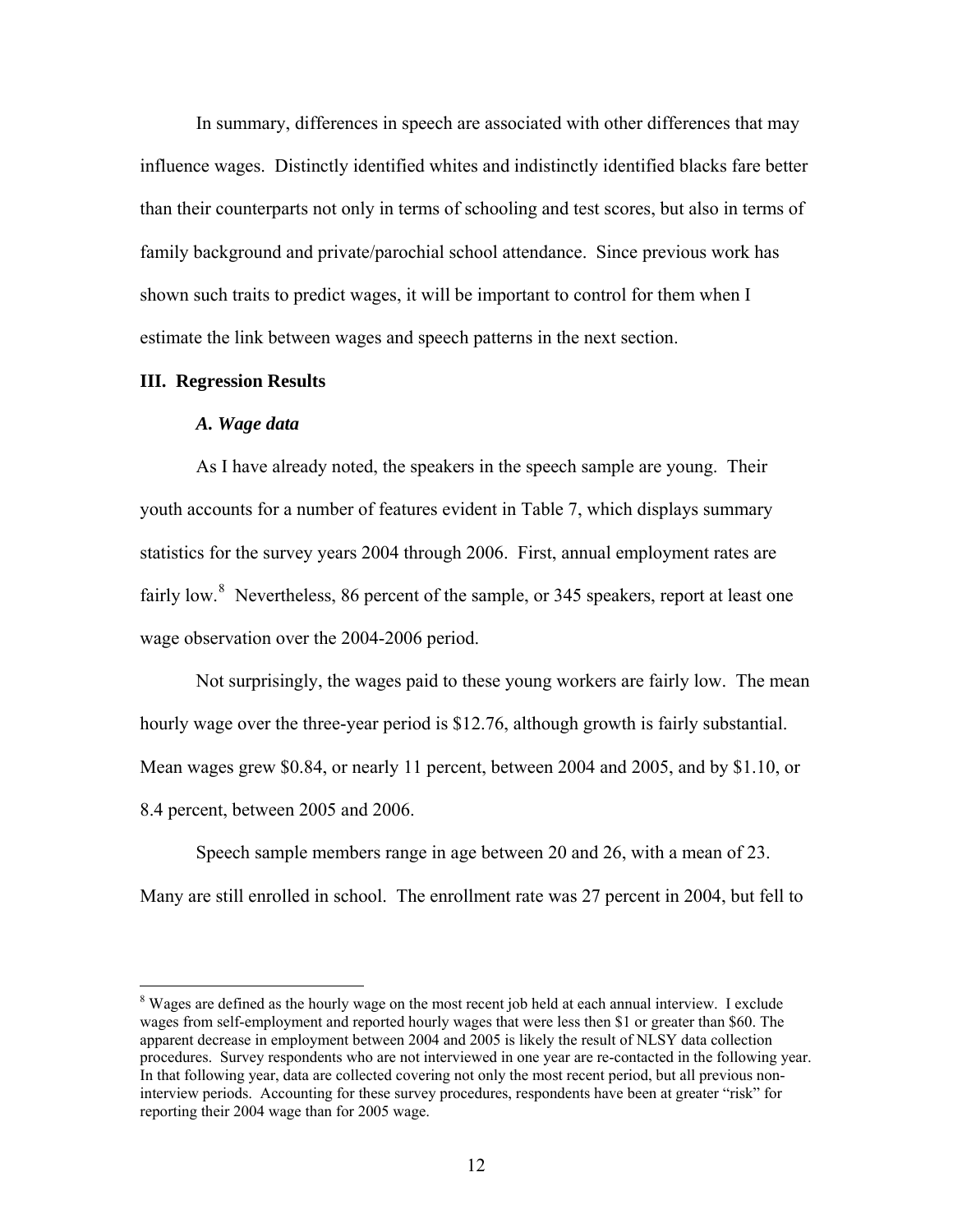17 percent in 2006 as the speakers left school for work. I discuss how I treat these observations in the next section.

## *B. Estimation*

 To maximize precision given my small sample, I pool data from 2004 to 2006. Most of the wage regressions make use of the binary measure of the racial distinctiveness of the speaker's speech. They take the form

$$
\begin{aligned} \text{(1)} \qquad & \text{ln } \mathbf{w}_{it} = \beta_0 + \beta_1 \text{BLACK}_i \ast \text{DISTINCT}_i + \beta_2 \text{BLACK}_i \ast \text{INDISTINCT}_i \\ & + \beta_3 \text{WHITE}_i \ast \text{INDISTINCT}_i + \mathbf{X}_{it} \delta + \alpha_i + \varepsilon_{it} \end{aligned}
$$

where  $w_{it}$  is the wage of the ith speaker in year t. The key explanatory variables are interactions between race and speech patterns. The variables  $WHITE_i$  and  $BLACK_i$  are race dummies, equal to 1 if speaker i is white or black, accordingly, and equal to zero otherwise. The variable INDISTINCT<sub>i</sub> is a dummy equal to 1 if the ith speaker's race was indistinctly identified by the listeners, that is, if three or fewer listeners accurately assessed his race. The variable DISTINCT is a dummy equal to 1 if the ith speaker's race was distinctly identified by the listeners, that is, if four or more listeners accurately assessed his race. The omitted group in this regression model consists of whites who were distinctly identified as white by listeners.

Other regressors included in the model, represented by  $X_{it}$ , include controls for observable measures of skill. In the initial specifications, these include the speaker's highest grade completed and potential labor market experience, both of which vary over time. The model also includes a sex dummy to control for otherwise unexplained differences in the wages of young men and women. Since I include enrolled workers in most of my regressions in order to maximize the sample size, I also include a timevarying dummy variable that is equal to one if speaker i is enrolled in school at time t and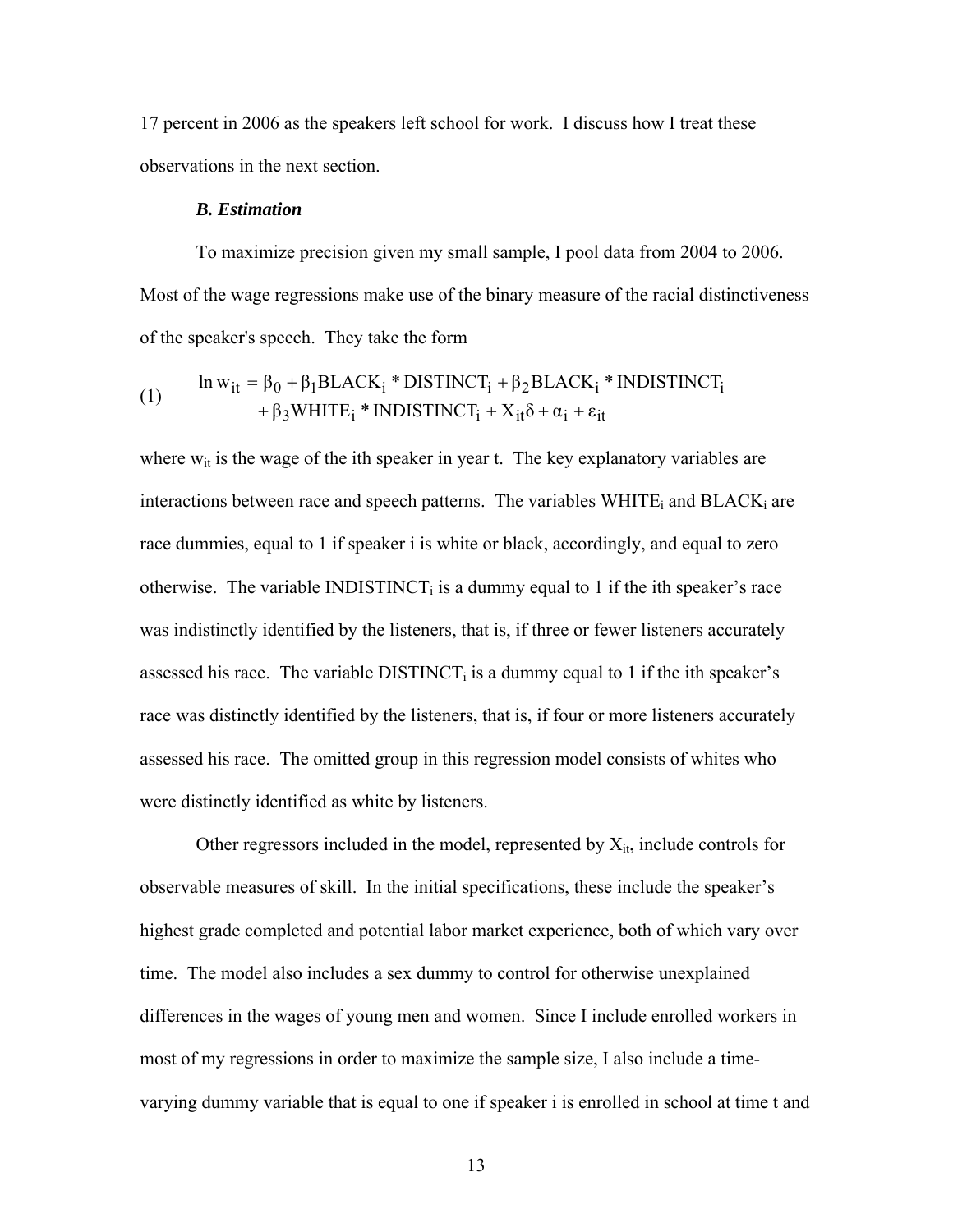equal to zero otherwise. This accounts for the fact that young workers who are enrolled in school tend to earn less than young out-of-school workers (see, e.g., Borjas, Grogger, and Hanson 2008).

 I control as well for the listener and technician characteristics that predict the accuracy of listeners' assessments of the speaker's race, as shown in Table 4. These controls include speaker-level means of listener age, the share of black listeners, the share of listeners from the Western US; the listeners' rating of their understanding of the speaker; and technician dummies. These variables account for the possibility that some of my listeners were better able than others to judge the race of the speakers. Results from models that excluded them were generally a bit less significant. The coefficients for these variables are not shown in order to save space.

 The unobservable disturbance term in the regression has two components. The term  $\alpha_i$  is a time-invariant person-specific component. The term  $\varepsilon_{it}$  is a time-varying component. The term  $\alpha_i$  generates dependence among the worker's wage observations, rendering the usual OLS standard errors inconsistent. I deal with this dependence by clustering the standard errors at the person level.

#### *C. Results*

 Table 8 reports estimated wage regressions. Although most of the wage regressions take the form specified in equation (1) above, I begin with three that differ in their characterization of race and speech patterns. The first contains no information about speech patterns, but rather includes only the  $BLACK_i$  dummy and the other  $X_{it}$  variables. This is presumably the specification that one would estimate in the absence of the speech data. The estimated coefficient on the  $BLACK_i$  dummy shows that blacks earn almost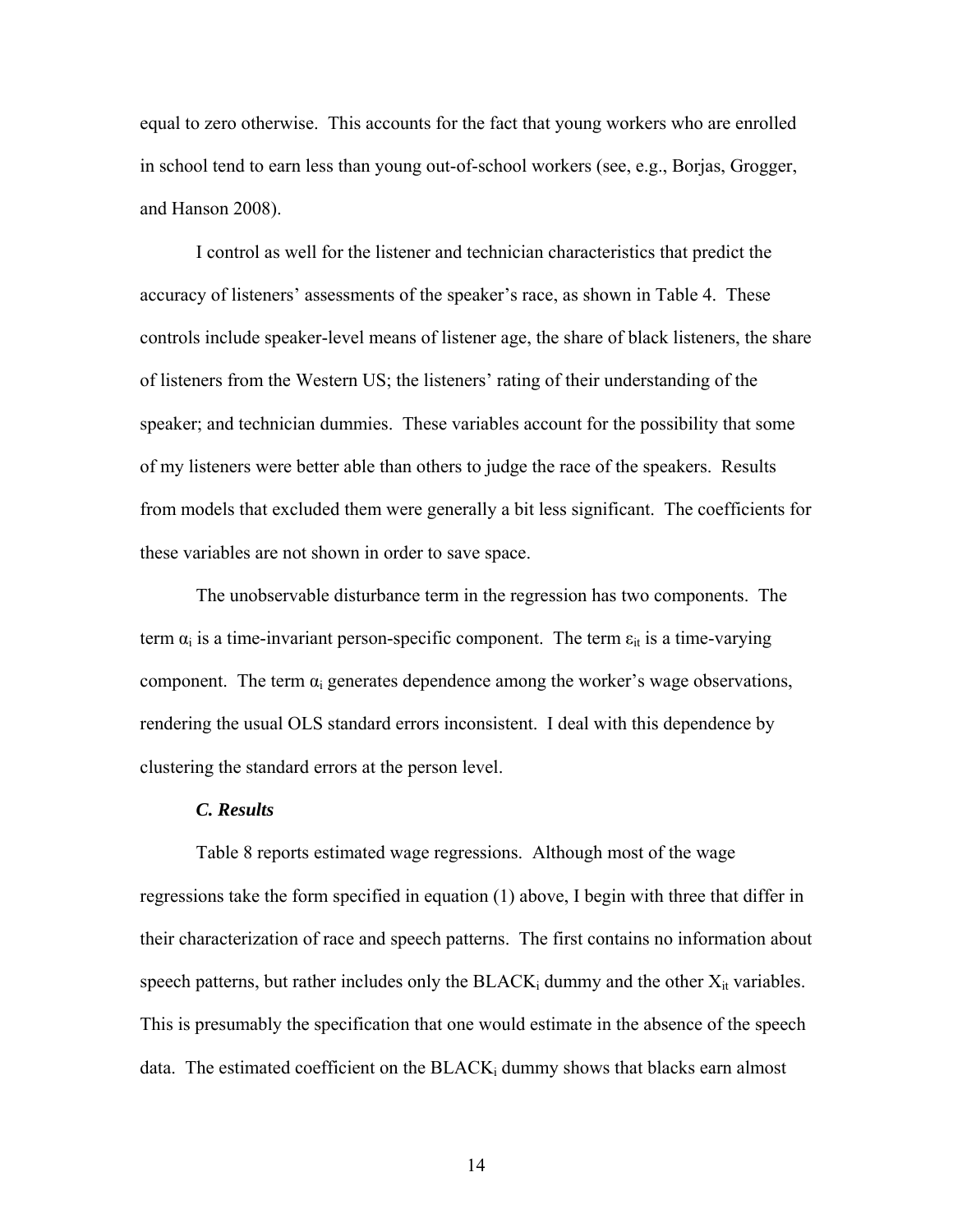ten percent less than similarly skilled whites, on average. This is roughly similar to estimated wage gaps based on other samples of young workers (Grogger 1996; Altonji and Pierret 2001).

The next regression includes the  $BLACK_i$  dummy and an interaction between the BLACK<sub>i</sub> dummy and the number of correct listener reports of the speaker's race. To simplify interpretation and make these results more comparable to those based on the recognizability index, I center the number of correct responses at three, which is roughly the midpoint of the range. To capture speech variation among whites, the regression also includes an interaction between the  $WHITE_i$  dummy and the (centered) number of correct reports. Given the centering, the base group here consists of whites whose race was correctly perceived by three of the listeners, whereas the coefficient on the  $BLACK_i$ dummy is an estimate of the mean wage difference between the base group and black workers whose race was correctly perceived by three of the listeners.

The BLACK<sub>i</sub> coefficient is -0.083 but insignificant. The interaction between the BLACK<sub>i</sub> dummy and the number of correct listener reports shows that black workers' wages fall as the number of listeners who correctly perceive their race rises. Moreover, the coefficient is significant. The estimates show that black workers correctly identified by all five listeners face a wage penalty of  $-0.171$  ( $=-0.083-0.044(5-3)$ ) as compared to the base group. The standard error of this estimate is 0.058. In contrast, blacks correctly identified by a single listener face a wage premium of 0.005 (standard error=0.058). The coefficient on the interaction between the WHITE $_i$  dummy and the number of correct listener reports shows that white workers' wages are largely independent of the number of correct perceptions.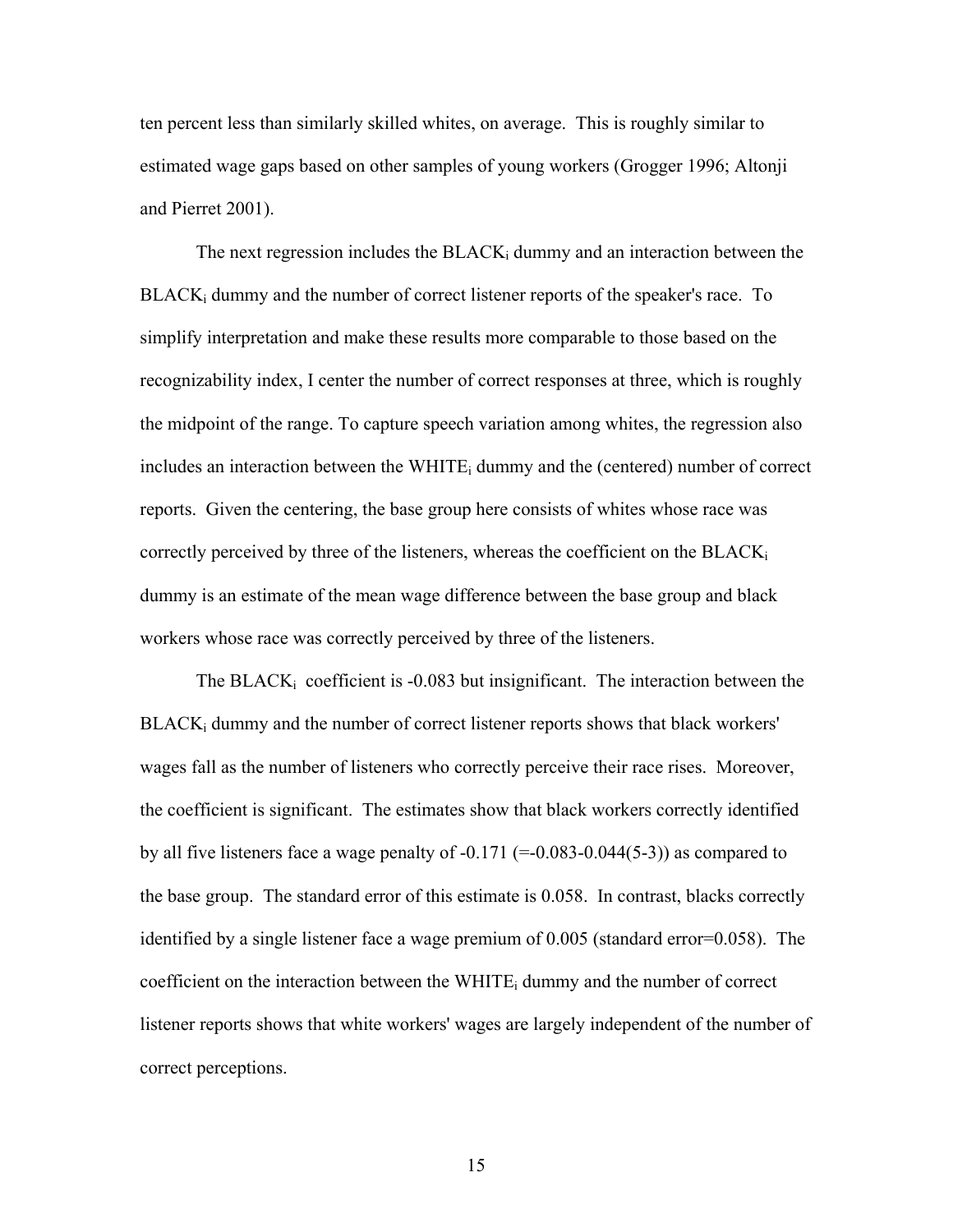The regression in column (3) includes the  $BLACK_i$  dummy and interactions between the race dummies and the recognizability index. The coefficient on the  $BLACK_i$ dummy shows that black workers with a value of zero on the recognizability index (whose race was correctly identified by three to four listeners, on average, according to Table 5) suffer a wage penalty of -0.087 as compared to similar white workers. The coefficient on the interaction between the  $BLACK_i$  dummy and the recognizability index is negative and significant. These estimates show that black workers with a recognizability index of 0.284 (the mean for blacks correctly identified by all five listeners; see Table 5) suffer a wage penalty of -0.146 (0.053). In contrast, black workers with a recognizability index of -0.443 (the mean for a black worker identified by only one listener) earn a wage premium of 0.006 (0.060).

 The fourth column reports estimates of the specification given by equation (1), which makes use of the binary indicator of the racial distinctiveness of the speaker's speech. The estimates show that distinctly identified black workers earn wages that are nearly 19 percent lower than similarly skilled whites who were distinctly perceived as white. In sharp contrast, the wage penalty paid by indistinctly identified blacks is only 2.3 percent. Whereas the wage penalty paid by distinctly identified blacks is significant, the wage penalty for indistinctly identified blacks is not. The t-statistic for the test of equality between these two parameters is 2.59. Indistinctly identified whites likewise suffer only an insignificant wage penalty.

 Another way to interpret these estimates is to note that the racial wage gap estimated by the conventional specification in column (1) masks two very different groups of black workers. One group, with racially distinctive speech, suffers a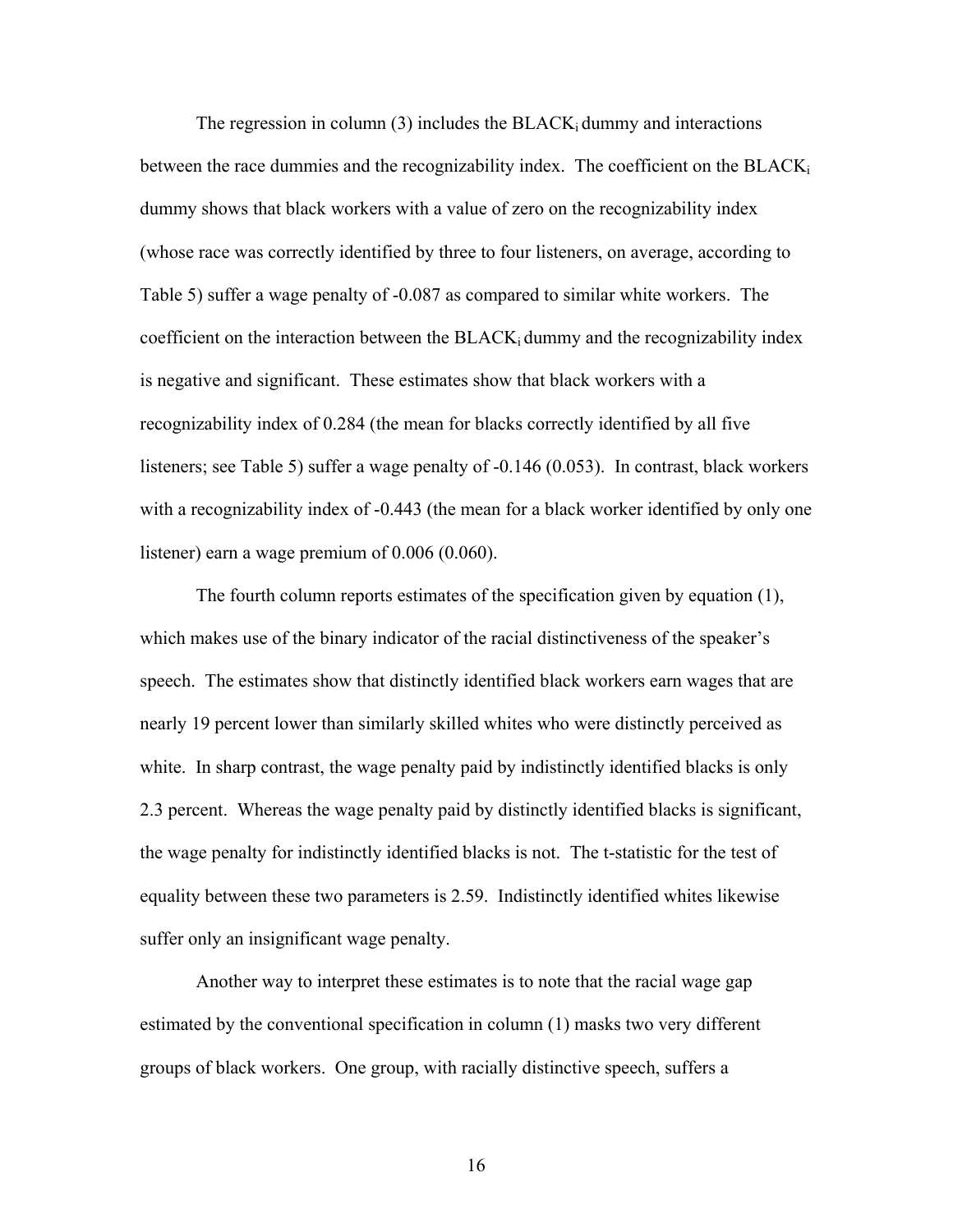substantial wage penalty. The other, with indistinctive speech, enjoys virtual wage parity with whites. The racial wage penalty is greater, the more distinctive the worker's speech.

 The other regressors in the table largely perform as expected. Schooling and experience have positive, significant effects on wages. Workers who are enrolled in school earn less than their counterparts who are not enrolled. Males generally earn more than similarly skilled females. Residents of the South earn lower wages, but the difference is not significant. The one surprise is that urban dwellers earn less than their non-urban counterparts, although again, those coefficients are insignificant.

 Of course, Table 6 showed that other speaker traits are correlated with race and speech patterns. If those traits are also correlated with wages, they might explain the speech-related wage gap in Table 8. Table 9 adds a number of variables to the basic wage regression. I report results only from the specifications that involve the binary speech distinctiveness measure. Results based on other specifications of the speech variable were generally similar, though sometimes less significant.

 The regression in column (1) of Table 9 adds to the specification from column (4) of Table 8 the speaker's AFQT score, on the grounds that speech patterns may merely be standing in for more general measures of labor market skill.<sup>[9](#page-17-0)</sup> The AFQT score is positive and significant. Adding it to the regression reduces the wage gap between distinctly and indistinctly identified black workers, but the difference is still 14 percent and significantly different from zero, as indicated by the t-statistic in the next-to-last row of the table. $10$ 

<span id="page-17-0"></span><sup>&</sup>lt;sup>9</sup> Because roughly 20 percent of the NLSY respondents did not take the AFQT, I also include a dummy equal one for those respondents (I set the missing AFQT scores to zero).

<span id="page-17-1"></span><sup>&</sup>lt;sup>10</sup> Considering the strong correlation between AFQT and racially distinctive speech, one might wonder how their effects are independently identified. An analysis of speech patterns by AFQT quartile shows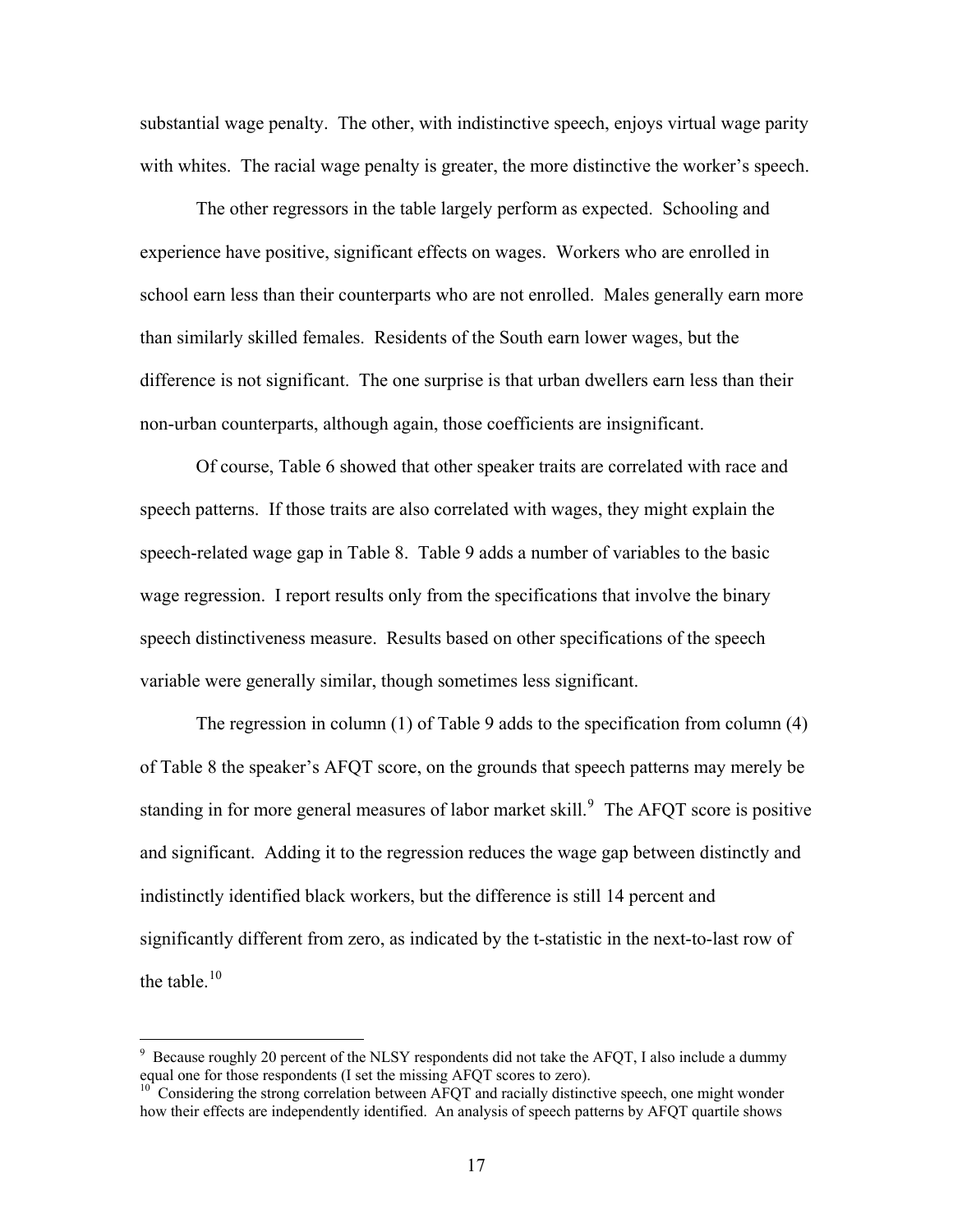The next four columns add variables that may influence the speaker's speech pattern, as discussed above. Family structure, parental education, household income, and private schooling are all associated with higher wages. Household income and the private-school dummy are significant at the 10 percent level. All of these variables reduce the wage gap between distinctly and indistinctly identified black workers, although the gap remains sizable and significantly different from zero. Column (6) adds a dummy equal to one if the speaker's voice was distinctly identified as Southern. Many Southern dialects and AAE share features in common (Fasold 1981), so the effect that I attribute to racially distinctive speech patterns could instead be attributable to regionally distinctive speech. The coefficient on the Southern accent dummy is negative but not significant. Adding the Southern accent dummy has little effect on the coefficients of the race-speech pattern interactions.

 The last column in the table adds all the additional variables at once. Only the AFQT and household income are individually significant, but the set is highly jointly significant, with an F-statistic of 3.44. Adding the full set of background variables reduces the estimated race- and speech-related wage differences. The least restrictive estimates, in column (7) of Table 9, show that distinctly identified blacks earn 12.4 percent less than distinctly identified whites. This compares with an estimate of 18.8 percent in the most restrictive regression, reported in column (4) of Table 8. The speechrelated wage gap among blacks falls as well, from 16.5 percent in the most restrictive model to 11.7 percent in the least restrictive model. Although the speech-related wage

that, among black workers in the lowest quartile, 82 percent have racially distinctive speech. In the next quartile, the number is 72 percent, indicating that more than a quarter have racially indistinctive speech. In the top half of the AFQT distribution, 46 percent of black workers have distinctive speech. In other words, above the lowest quartile, there is a fair amount of variability in speech, even controlling for AFQT.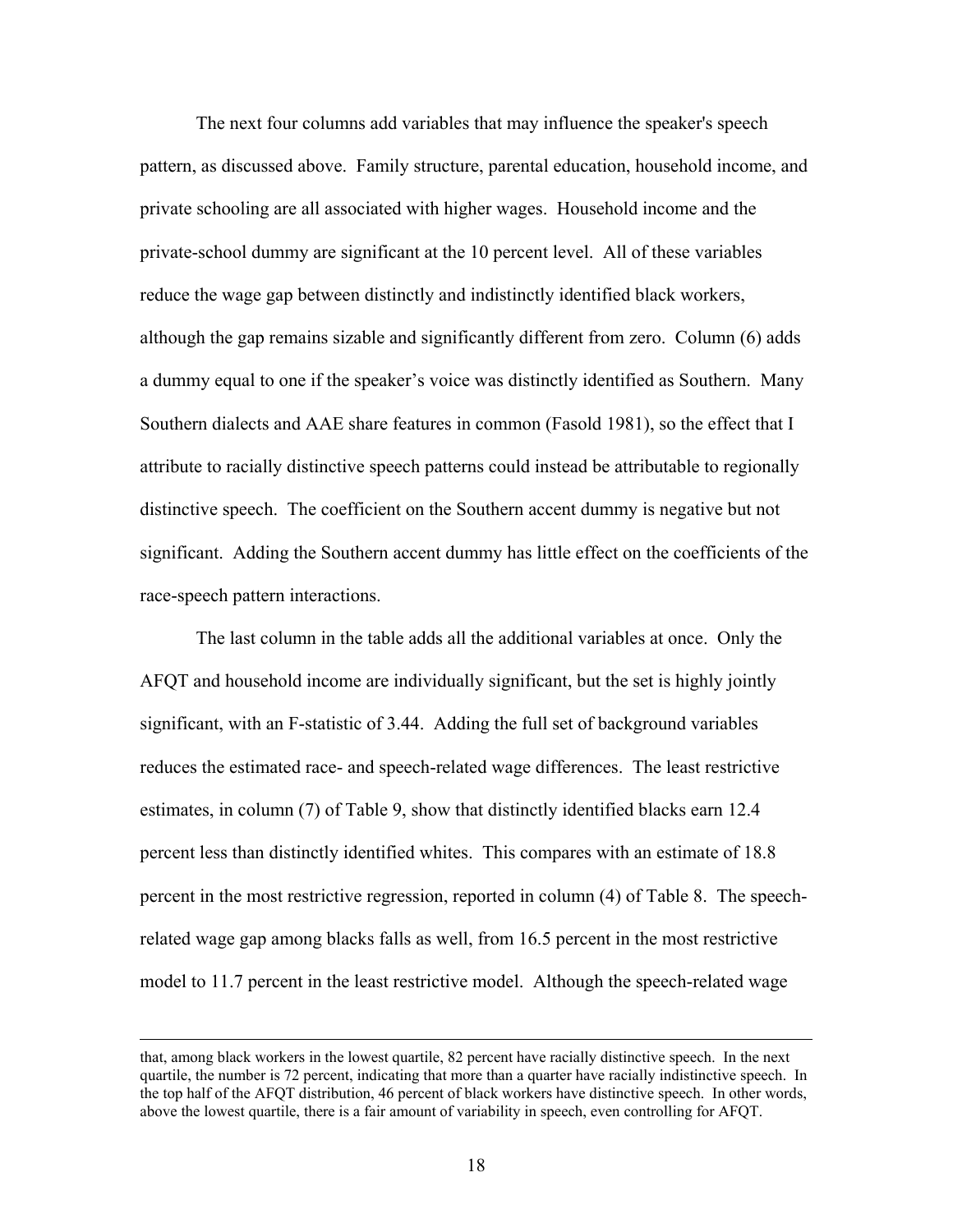gap falls by more than a quarter, at almost 12 percent it remains substantial, and its tstatistic is 1.93. The wage difference between indistinctly identified blacks and distinctly identified whites is less than one percent.

## *D. Specification Issues*

 The first two columns of Table 10 speak to two important specification issues. Because my sample size is so small, the regressions reported in Tables 8 and 9 include workers who were enrolled in school, along with a dummy variable indicating that they were enrolled. Column (1) reports a wage regression akin to that reported in column (7) of Table 9, from which observations have been deleted during periods when the speaker was enrolled in school or college. Although the speech-related wage gap among blacks is not significant in this regression, it remains fairly sizeable at 9.4 percent. The wage difference between distinctly identified blacks and distinctly identified whites is a significant 13.6 percent.

 The second column deals with possible self-selection into employment. Following Neal, Johnson, and Kitamura (2000), I impute a low wage value (specifically, the lowest value observed in the sample), to speakers during years when they do not report wages. I then estimate the model via median regression. The motivation for this approach is a simple model of labor supply, in which the consumer works if and only if her offered wage exceeds her reservation wage. This model implies that non-workers have low offered wages; median regression helps to reduce the sensitivity of the estimates to the particular value imputed to the non-workers. This approach suggests that, if anything, the OLS wage regressions reported above understate both race- and speech-related wage differences. Of course, this approach is valid only if the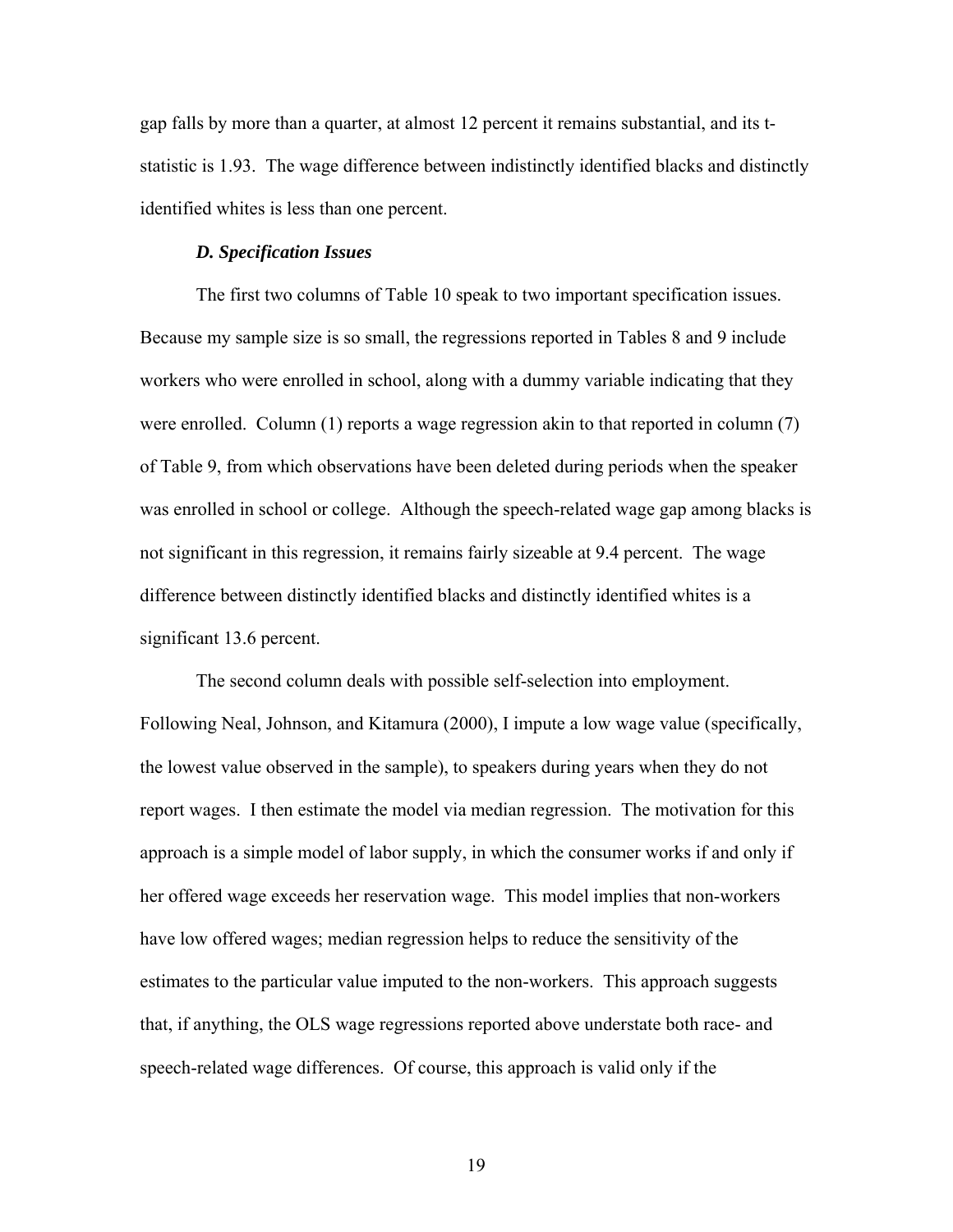assumptions of the simple labor supply model are valid. If non-workers in my young sample are students who will soon face favorable employment options, they this approach may not provide a valid correction to the sample-selection problem.

 The next two columns report regressions of enrollment and employment status, respectively, on all of the variables included in column (7) of Table 9. These are of substantive interest and also help explain the findings in the first two columns of Table 10. Column (3) shows that there are no significant differences in enrollment status by race or speech pattern. This explains why the estimated wage equations are relatively insensitive to the inclusion of enrolled workers. Column (4), in contrast, shows that distinctly identified blacks work significantly less than speakers in the other race and speech categories. This explains why the imputed wage regression in column (2) produces larger speech-related wage gaps among black workers than the OLS wage regressions. Distinctly identified blacks are more likely to have missing wage data, so under the simple labor supply model, speech-related differences in offered wages exceed speech-related differences in observed wages.

 An issue for which there is no direct evidence concerns the possibility of codeswitching. Many African-Americans speak both AAE and SAE, and switch between the two depending on context. Research shows that bi-dialectical speakers are more likely to speak AAE when speaking with other African-Americans, and are more likely to speak SAE, the more formal the context (Labov 1972). Thus among bi-dialectical speakers, there may be a difference between the language used on the job and the language used in the NLSY validation interview.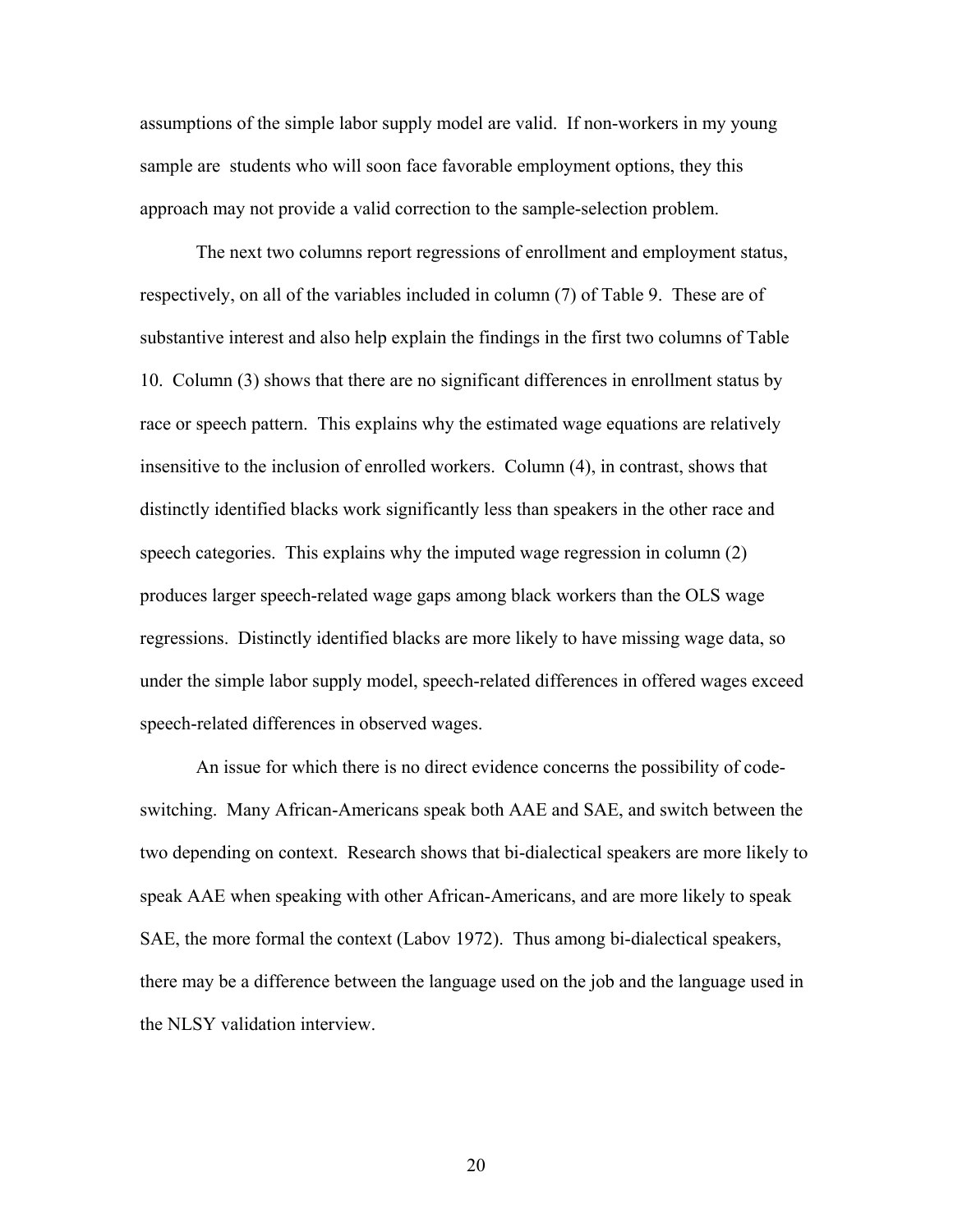The interviewer for the validation interview was an African American woman. By itself, this may have prompted some speakers who speak SAE on the job to speak AAE during the interview. This should bias my coefficient for sounding distinctly black toward zero, since some speakers who sounded distinctly black during the interview would sound indistinctly black at work. However, if speakers adopt a more formal style for telephone interviews than they do on the job, then the bias could go the other way.

### **IV. Interpretation**

 The above results show that speech patterns are highly correlated with wages among young African American workers. This raises the question of what explains that correlation. Here I discuss some alternative explanations and the data one would need to distinguish among them. Although much of the data is currently unavailable, understanding the different possibilities is important, because they have different implications for policy.

 The results are consistent with two broad categories of models: one in which speech plays a causal role, and another in which speech serves as a signal of unobserved productivity. Causal models themselves fall into two groups: one in which speech raises productivity, and one in which speech affects discrimination. Lang (1986) provides an example of the former. In Lang's model, language differences among workers raise production costs. In equilibrium, a subset of minority-language speakers chooses to become bilingual. They become supervisors of monolingual minority members and earn a wage premium to compensate for the cost of learning the majority language. Thus Lang's model predicts that bilingual minority workers should earn a wage premium relative to monolingual minority workers, as we observed above. It also predicts that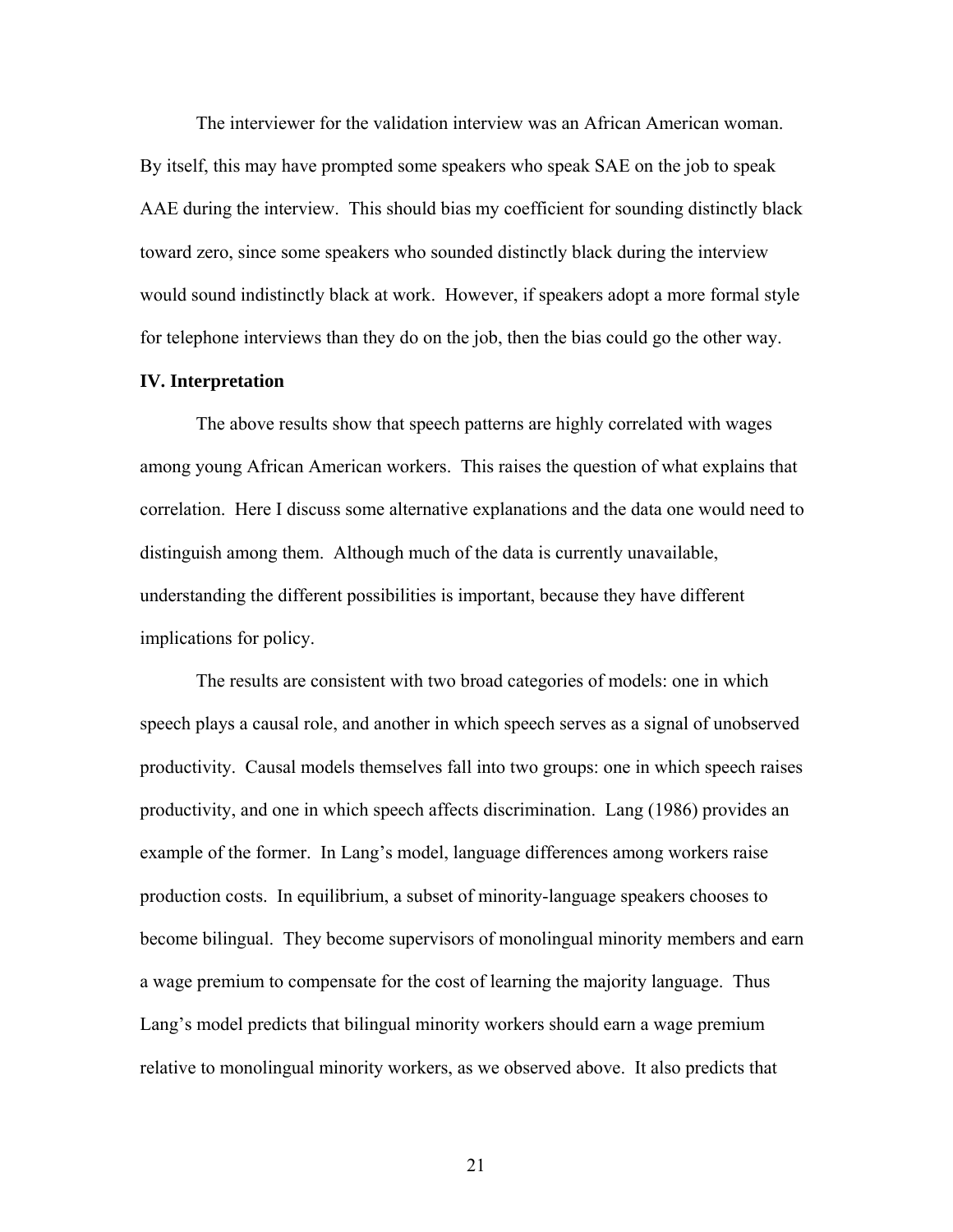monolingual minority workers should disproportionately occupy jobs where many workers share a single supervisor, in order to minimize the costs of language learning.

 Another causal explanation stems from a model of differentiated racial prejudice. If employers are prejudiced against blacks, as in (Becker 1971), but bigoted employers are less averse to blacks who do not sound distinctly black as compared to those who do, then indistinctly identified blacks should suffer a lower wage penalty than their distinctly identified counterparts. A distinctive feature of Becker's model is that the extent of wage discrimination is reduced by workplace segregation.<sup>[11](#page-22-0)</sup> In a world where bigoted employers discriminate on the basis of both skin color and speech, such a relationship presumably should be flatter for indistinctly identified blacks than for distinctly identified blacks.

 In signaling models, speech patterns do not raise productivity, but rather signal the worker's underlying skill. If the cost of acquiring the speech signal falls with skill, these models can generate the speech-related wage differences observed above. Adding measures of labor market productivity to the regression should also cause the speechrelated wage gap to fall, as in Table 9.

 One such signaling model is that of Lang and Manove (2006). In their model, blacks overinvest in a signal (in their case, education) due to statistical discrimination. Speech could serve a similar purpose.

 Another example is Austen-Smith and Fryer's (2000) ethnic identity model. Their model involves a "two-audience" signaling problem, in which individuals gain utility both from wages, which are a function of skill, and from acceptance by the peer group. Each individual is a two-dimensional type, where one dimension is labor market skill and

 $\overline{a}$ 

<span id="page-22-0"></span> $11$  Charles and Guryan (2008) provide empirical evidence along these lines.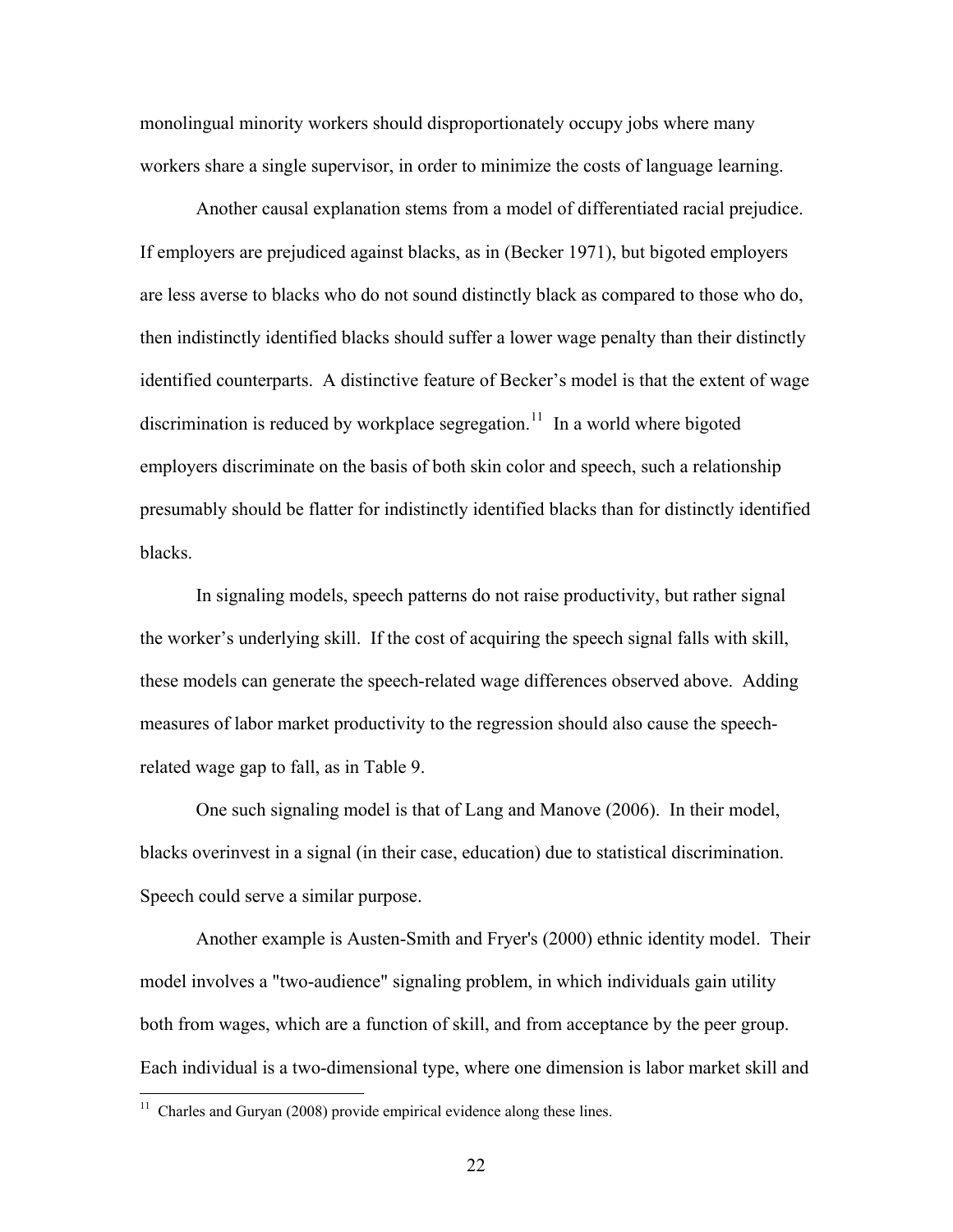the other is a binary indicator of acceptability. Highly acceptable but low-skilled types obtain little if any education, which signals their acceptability. Highly skilled types obtain education independent of their acceptability. They signal their skill, rather than their acceptability, because the opportunity cost of forgoing education is too high. Replacing education in their model with a (continuous) speech signal would presumably lead to similar conclusions: high skill workers would obtain the speech signal to signal their skill, independent of acceptability, whereas low-skill, high-acceptability workers would forego the speech signal.

 Another model in which speech could signal productivity is that of Altonji and Pierret (2001; hereafter, AP), who add employer learning along the lines of Farber and Gibbons (1996) to a model of statistical discrimination. In their model, workers are characterized by a variable *s*, which is fully observed at the beginning of the worker's career (such as speech), and a vector of variables *z*, which is largely unobservable at the beginning of the worker's career, but about which the competitive employer observes a noisy signal each period. If firms statistically discriminate on the basis of *s*, and *s* and *z* are positively correlated, then the effect of  $z$  on the worker's wage should rise over time as the firm acquires signals about the worker's value of *z*. At the same time, as the firm acquires information about *z*, *s* should exert less effect on the worker's wage.

 In AP's model, if employers do *not* statistically discriminate on the basis of race (because such discrimination is illegal, for example), then race is essentially a *z* variable. As such, it should have relatively little effect on the worker's wage at the beginning of his career. If race and productivity are negatively correlated, as suggested by the negative correlation between race and AFQT scores, then the effect of race should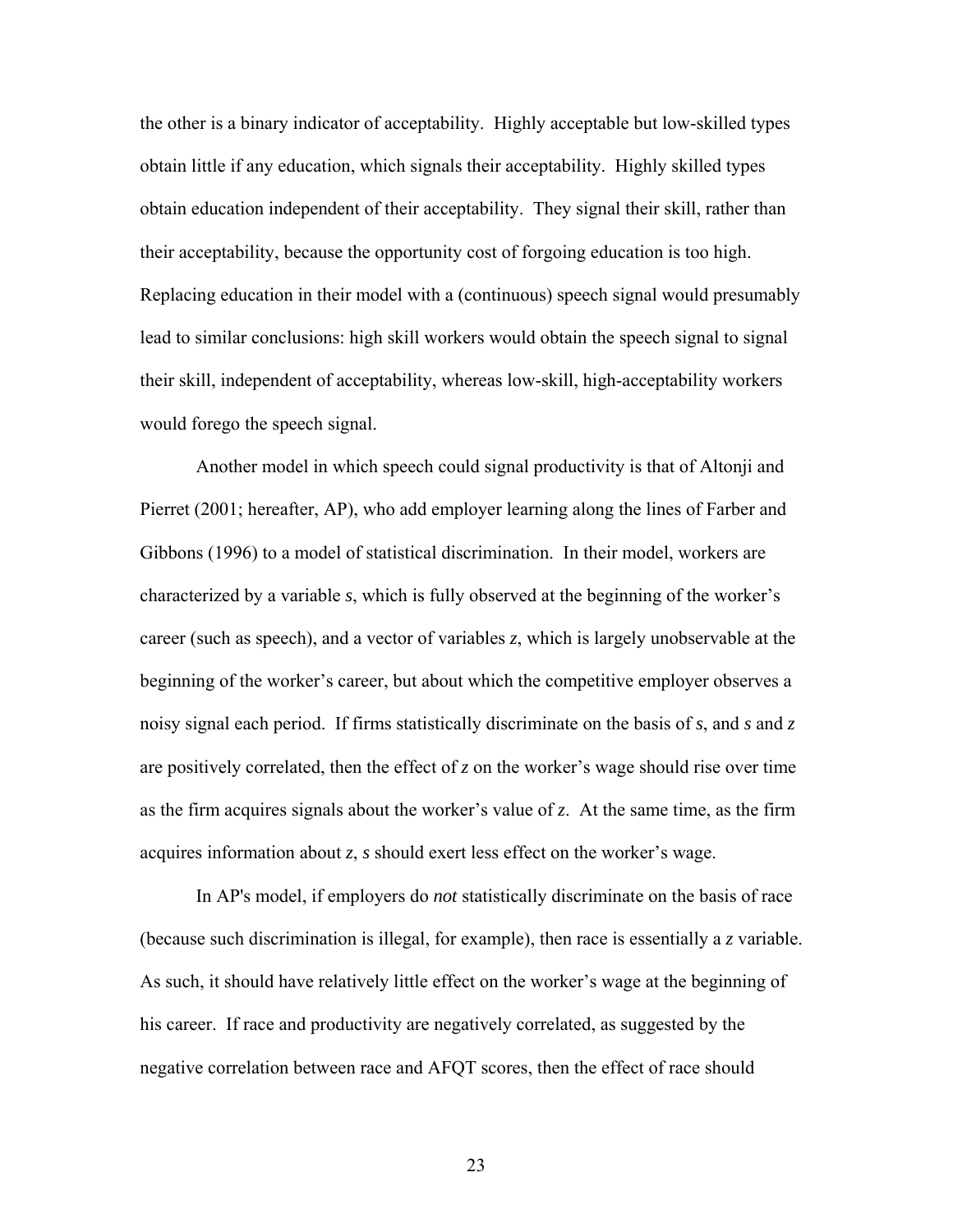become increasingly negative over time. Moreover, if firms statistically discriminate on the basis of speech, which is observable, then at the beginning of the worker's career, black workers with the favorable signal should earn higher wages than black workers without it. This is consistent with the results above. However, over time, the favorable speech signal should have less effect on wages as the labor market acquires signals about the worker's true productivity. Thus under the assumptions of AP, we would expect speech-related wage gaps to be temporary. Indeed, Lange's (2007) findings suggest they may disappear quickly.

 Understanding why speech patterns are correlated with wages is important, since different models have different implications for policy. In Lang's (1986) model, speech differences reduce productivity, so interventions that lower the cost of becoming bidialectical should raise output. In signaling models, the speech signal has distributional consequences, but does not affect output. The same is true for models of discrimination along the lines of Becker (1971). In principle, it should be possible to distinguish among these models empirically, but to do so would require new data collection.

 Of course, there is another possibility, which is that speech is correlated with the worker's productivity, but in contrast to the usual assumptions of signaling models, it is correlated with aspects of productivity that are already observable to the employer, even if they are not generally observable to the analyst. In this case, the results above identify a group of African American workers who suffer almost no wage disadvantage in comparison to similarly qualified whites. Other such groups have been found before (Bound and Freeman 1992), but they are rare. Understanding why indistinctly identified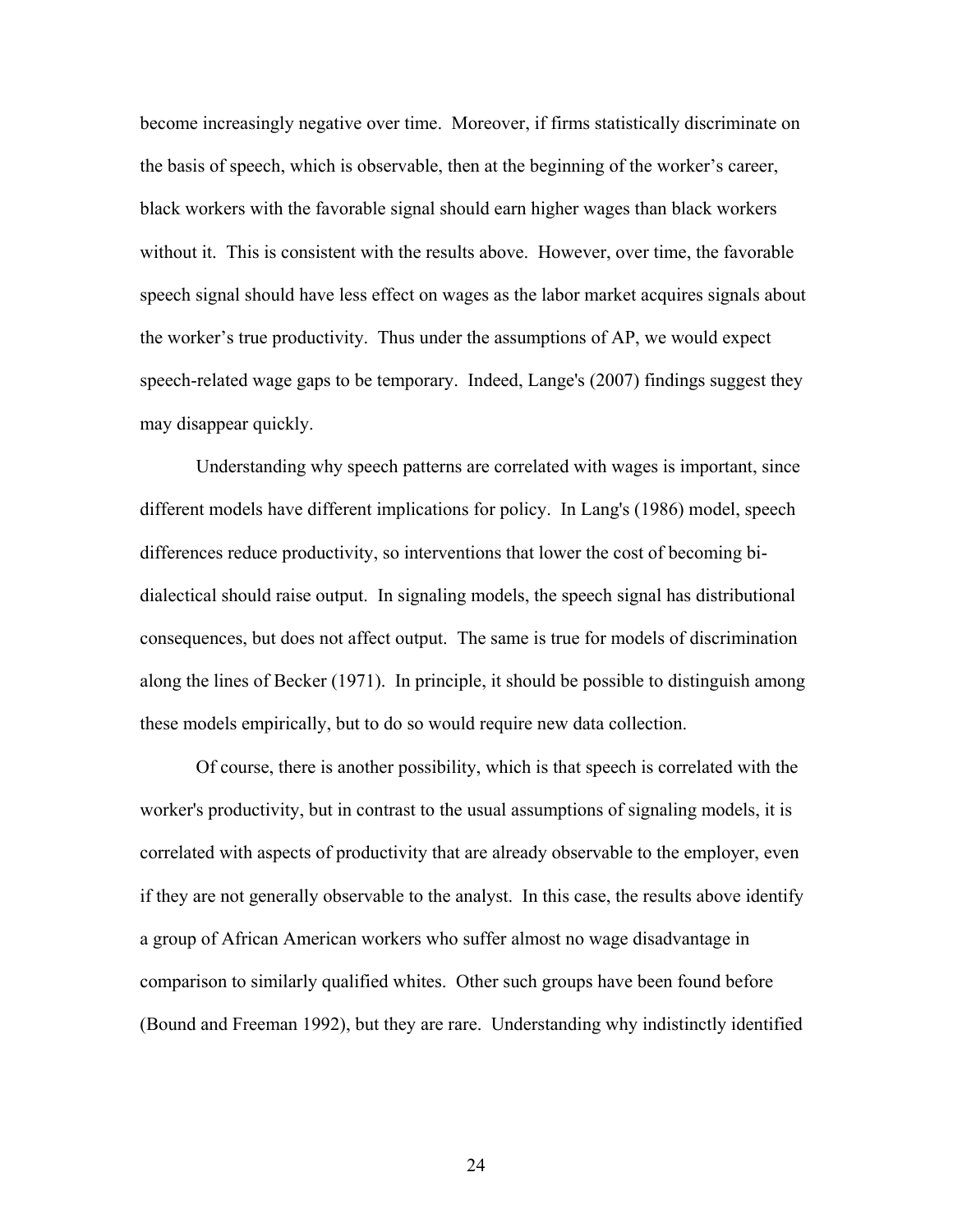blacks have achieved wage equality with whites may help provide insights into the considerable inequality that remains.

## **V. Conclusions**

 Speech patterns are correlated with racial wage differences. Among blacks, speech patterns are correlated with skill, measured by either schooling or AFQT scores. Yet even controlling for schooling and test scores, speech patterns predict racial wage gaps. Black workers whose speech is distinctly identified as black earn 12 percent less than comparably skilled whites. Their indistinctly identified counterparts earn essentially the same as whites.

 There are many potential explanations for the speech-related wage gaps reported here. Some are causal, but others are not. It would be useful to distinguish among them, since different models have different implications for policy. More generally, better understanding how one group of African Americans has achieved wage equality may help to explain the substantial inequality that persists.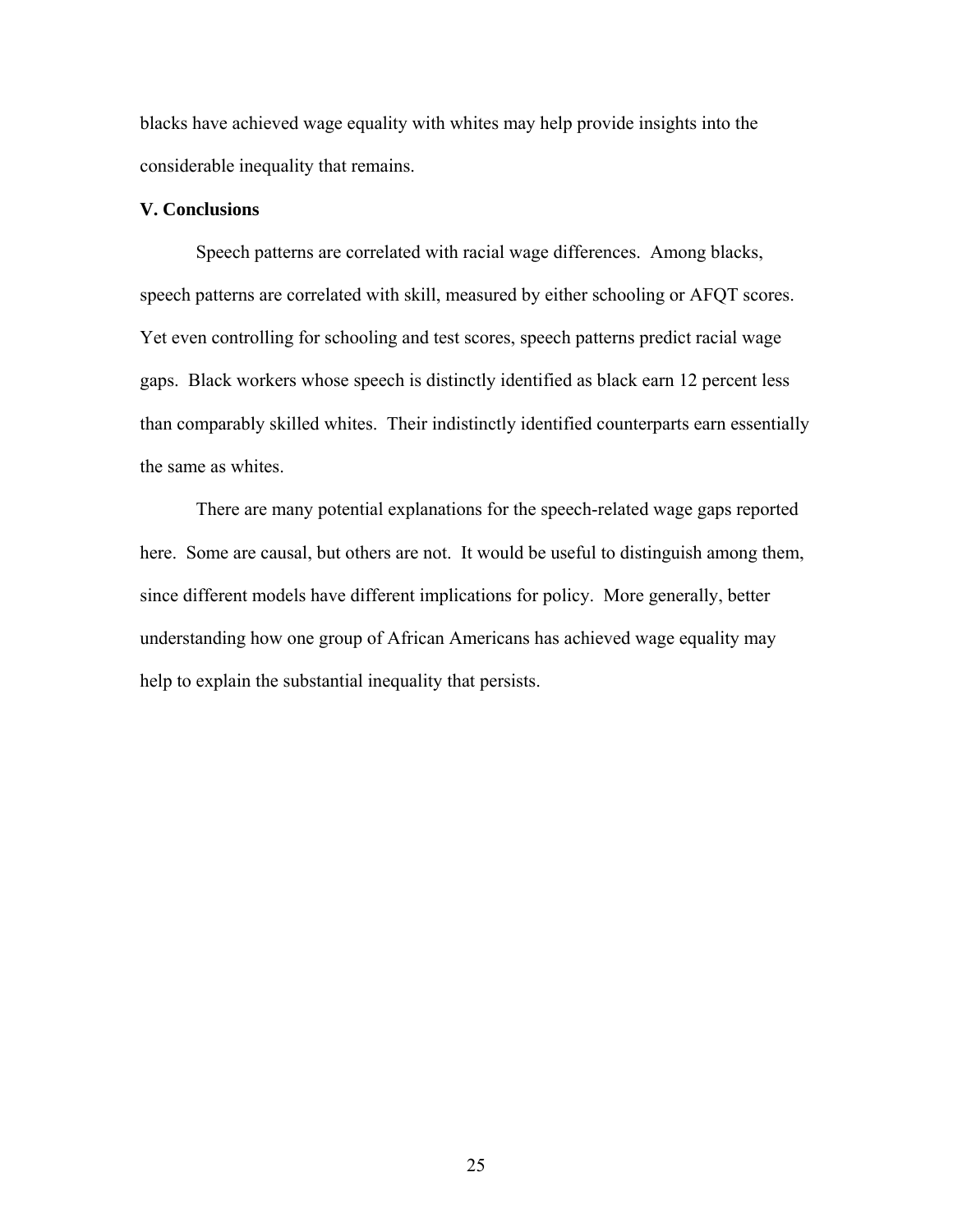## **References**

- Akerlof, George A. and Rachel E. Kranton. "Economics and Identity." Quarterly Journal of Economics 115 (3), 2000, 715-753.
- Altonji, J. G. & Pierret, C. R. (2001). Employer Learning and Statistical Discrimination. Quarterly Journal of Economics, 464 (February), pp. 313-350.
- Austen-Smith, David, and Roland G. Fryer, Jr. "An Economic Analysis of 'Acting White." Quarterly Journal of Economics, 2005, 551-583.
- Bailey, Guy and Erik Thomas. "Some Aspects of African American Vernacular Phonology." In Mufwene, Salikoko S, John R. Rickford, Guy Bailey, and John Baugh, eds., African American English: Structure, History, and Use. London: Routledge, 1998.
- Baugh, John. "Hypocorrection: Mistakes in Pronunciation of Vernacular African American English as a Second Dialect." Language and Communication 12 (3/4), 1992, 317-326.
- Becker, Gary S. The Economics of Discrimination. Chicago: The University of Chicago Press, 2nd edition, 1971.
- Bertrand, Marianne and Sendhil Mullainathan. "Are Emily and Greg More Employable than Lakisha and Jamal? A Field Experiment on Labor Market Discrimination." American Economic Review 94(4), 2004, 991-1013.
- Bleakley, Hoyt and Aimee Chin. "Language Skills and Earnings: Evidence from Childhood Immigrants." Review of Economics and Statistics 86 (2), 2004, 481- 496.
- Borjas, George J., Jeffrey Grogger, and Gordon H. Hanson. "Imperfect Substitution Between Immigrants And Natives: A Reappraisal." NBER Working Paper 13887, March 2008.
- Bound, John, and Richard B. Freeman. "What Went Wrong? The Erosion of Relative Earnings and Employment Among Young Black Men in the 1980s." Quarterly Journal of Economics 107, (February 1992), 201-232.
- Cameron, Steven and James J. Heckman. "The Nonequivalence of High School Equivalents." Journal of Labor Economics 11, (January 1993), 1-47.
- Charles, Kerwin K. and Jon Guryan. "Prejudice and the Economics of Discrimination." NBER Working Paper 13661, December 2007.
- Chiswick, Barry R. "Speaking, Reading, and Earnings among Low-Skilled Immigrants." Journal of Labor Economics 9 (2), 1991, 149-170.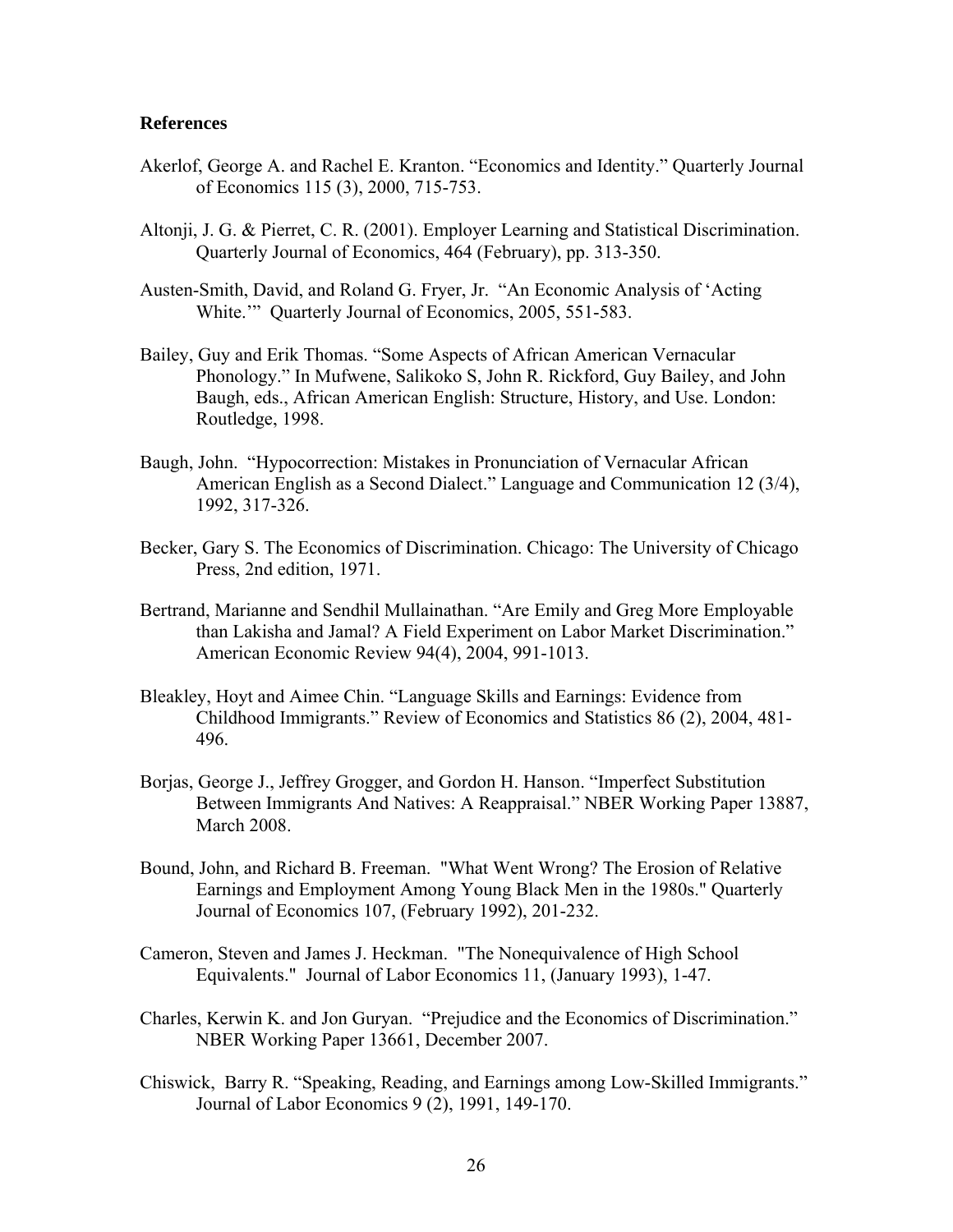- Clopper, Cynthia G., and David B. Pisoni. "Some Acoustic Cues for the Perceptual Categorization of American English Regional Dialects." Journal of Phonetics 32, 2004, 111-140.
- Cook, Phillip, and Jens Ludwig. "Weighing The "Burden Of 'Acting White'": Are There Race Differences In Attitudes Towards Education? Journal of Public Policy and Analysis, 16, 1997, 256-278.
- Farber, H. S. & Gibbons, R. (1996). Learning and Wage Dynamics. Quarterly Journal of Economics 111:1007-47.
- Fasold, Ralph W. "The Relation Between Black and White Speech in the South." American Speech 56, 163-189.
- Fordham, Signithia and John U. Ogbu. "Black Students' School Success: Coping with the 'Burden of "Acting White."' The Urban Review 18 (3), 1986, 176-206.
- Fryer, Roland G. Jr., and Steven D. Levitt. "The Causes and Consequences of Distinctly Black Names." Quarterly Journal of Economics 119, 2004, 767-805.
- Fryer, Roland G. Jr., and Paul Torelli. "An Empirical Analysis of 'Acting White.'" NBER Working Paper 11334, May 2005.
- Green, Lisa. "Aspect and predicate Phrases in African American Vernacular English." In Mufwene, Salikoko S, John R. Rickford, Guy Bailey, and John Baugh, eds., African American English: Structure, History, and Use. London: Routledge, 1998.
- Grogger, J. "Does School Quality Explain the Recent Black-White Wage Trend?" Journal of Labor Economics 14 (1996), 231-253.
- Grogger, J. (1998). Market Wages and Youth Crime. Journal of Labor Economics 16, no. 4, October 1998, 756-791.
- Labov, William. Language in the Inner City: Studies in the Black English Vernacular. Philadelphia: University of Pennsylvania Press, 1972.
- Labov, William. "Co-existent Systems in African American Vernacular English." In Mufwene, Salikoko S, John R. Rickford, Guy Bailey, and John Baugh, eds., African American English: Structure, History, and Use. London: Routledge, 1998.
- Lang, Kevin. "A Language Theory of Discrimination." Quarterly Journal of Economics 101 (2), 1986, 363-382.
- Lange, Fabian. "The Speed of Employer Learning." Journal of Labor Economics 25 (1), January 2007.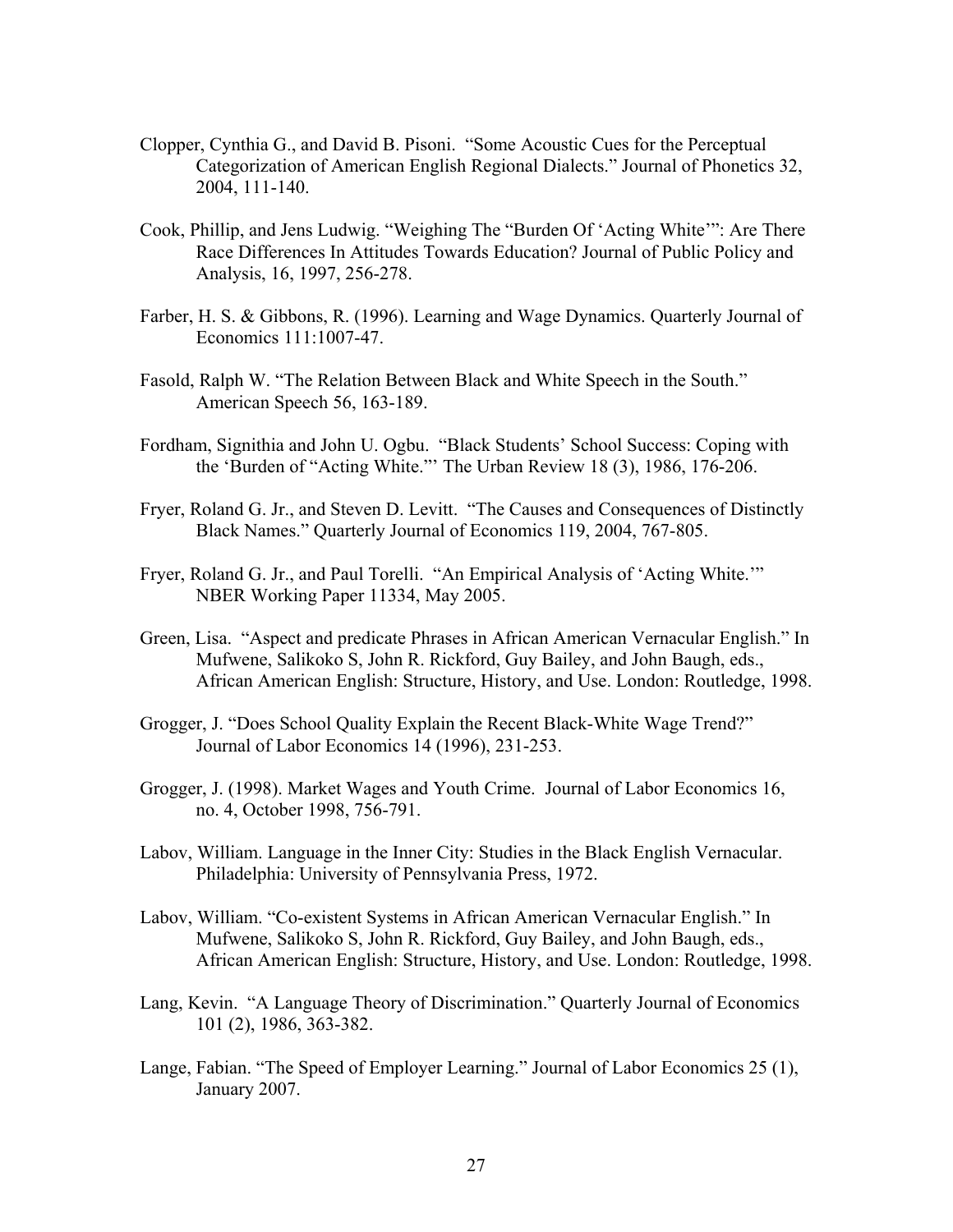- Martin, Stefan and Walt Wolfram. "The Sentence in African American Vernacular English." In Mufwene, Salikoko S, John R. Rickford, Guy Bailey, and John Baugh, eds., African American English: Structure, History, and Use. London: Routledge, 1998.
- Massey, Douglas S. and Garvey Lundy. "Use of Black English and Racial Discrimination in Housing Markets." Urban Affairs Review 36 (4), 2001, 452-469.
- McManus, Walter, William Gould, and Finis Welch. "Earnings of Hispanic Men: The Role of English Language Proficiency." Journal of Labor Economics 1 (2), 1983, 101-130.
- Mufwene, Salikoko S. "The Structure of the Noun Phrase in African American Vernacular English." In Mufwene, Salikoko S, John R. Rickford, Guy Bailey, and John Baugh, eds., African American English: Structure, History, and Use. London: Routledge, 1998.
- Neal, Derek. "Black-White Labour Market Inequality in the United States." In Steven Durlauf and Lawrence Blume, eds., New Palgrave Dictionary of Economics, 2006
- Neal, D. A. and Johnson, W. R. (1996). The Role of Premarket Factors in Black-White Wage Differences. The Journal of Political Economy, Vol. 104, No. 5 (Oct., 1996), pp. 869-895.
- Neal, D. A., Johnson, W. R. and Kitamura. "Evaluating a Simple Method for Estimating Black-White Gaps in Median Wages." American Economic Review 90, (May 2000), 339-343.
- Jencks, Christopher, and Meredith Phillips. "The Black-White Test Score Gap: An Introduction." In Jencks, Christopher, and Meredith Phillips. eds., The Black-White Test Score Gap. Washington, DC: Brookings Institution Press, 1998.
- Pattillo, Mary. Black Picket Fences: Privilege and Peril Among the Black Middle Class*.* Chicago" University of Chicago Press, 1999.
- Purnell, Thomas, William Idsardi, and John Baugh. "Perceptual and Phonetic Experiments on American English Dialect Identification." Journal of Language and Social Psychology 18 (1), 1999, 10-30.
- Rickford, John R. and Christine Theberge Rafal. "Preterite Had + V-Ed in the Narratives of African-American Preadolescents." American Speech 71 (3), 1996, 227-254.
- Thomas, Erik R. "Sociophonetic Applications of Speech Perception Experiments." American Speech 77 (2), 2002, 115-147.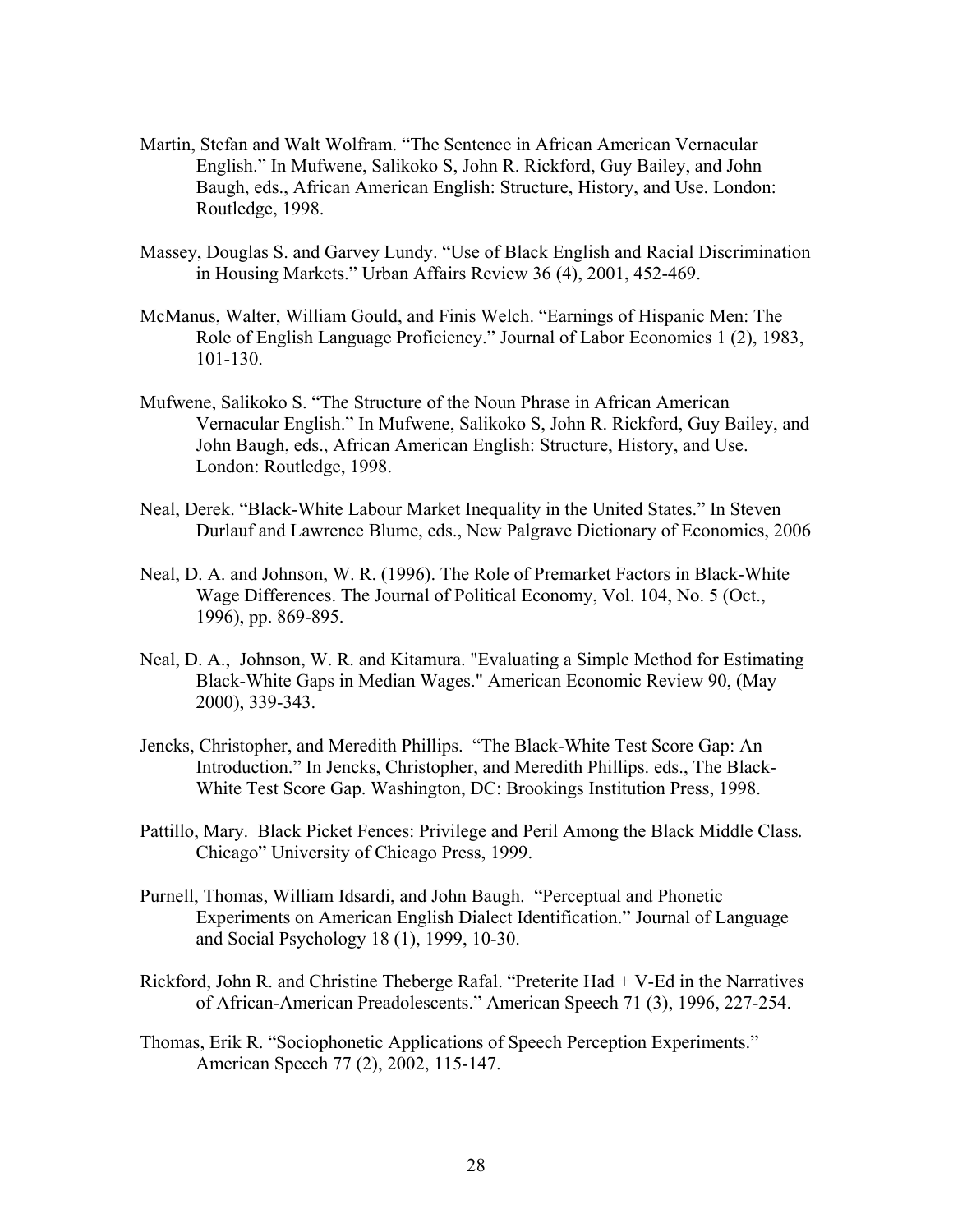- Thomas, Erik R., and Jeffrey Reaser. "Delimiting Perceptual Cures Used for the Ethnic Labeling of African American and European American Voices." Journal of Sociolinguistics 8 (1), 2004, 54-87.
- Trejo, Stephen J. "Why Do Mexican Americans Earn Low Wages?" Journal of Political Economy 105 (6), 1997, 1235-1268.
- Walton, Julie H. and Robert F. Orlikoff. "Speaker Race Identification from Acoustic Cues in the Vocal Signal." Journal of Speech and Hearing Research 37 (4), 1994, 738-746.
- Washington, Julie A. and Holly K. Craig. "Morphosyntactic Forms of African American English Used by Young Children and their Caregivers." Applied Psycholinguistics 23, 2002, 209-231.
- Wolfram, Walt. "Black-White Speech Differences Revisited." in Wolfram, Walt and Nona H. Clarke, eds., Black White Speech Relationships. Washington, DC: Center for Applied Linguistics, 1971.
- Wolfram, Walt. Dialects and American English. Englewood Cliffs, NJ: Prentice Hall, 1991.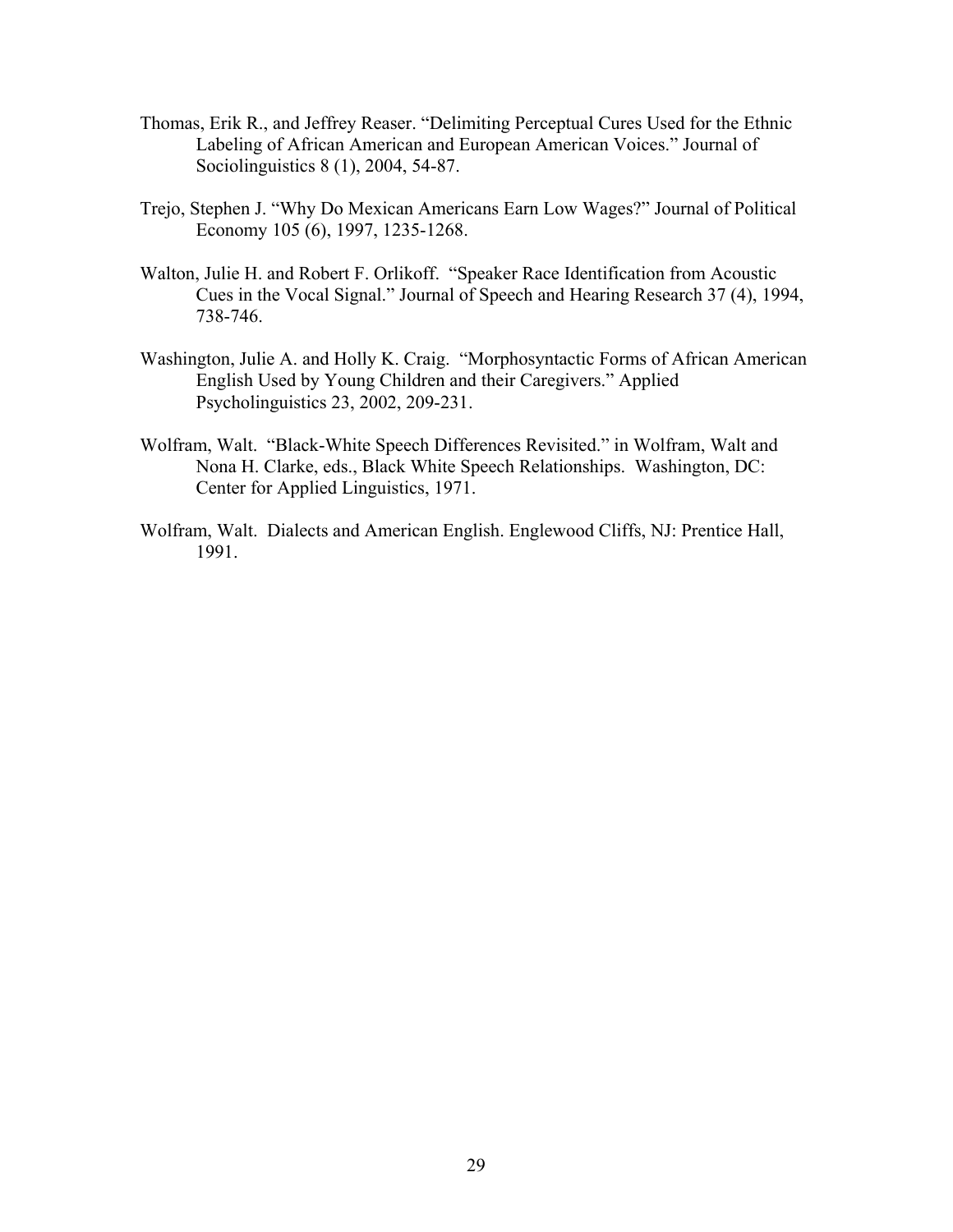| Variable                      | Speech sample | <b>Full NLSY</b> |
|-------------------------------|---------------|------------------|
| Male                          | 0.51          | 0.51             |
| Age, 2006                     | 23.1          | 23.0             |
| Race                          |               |                  |
| White                         | 0.69          | 0.67             |
| <b>Black</b>                  | 0.31          | 0.33             |
| <b>AFQT</b>                   | 0.06          | 0.08             |
| Share enrolled, 2006          | 0.17          | 0.20             |
| Highest grade completed, 2006 | 13.1          | 13.0             |
| Southern residence, 2006      | 0.42          | 0.43             |
| Urban residence, 2006         | 0.71          | 0.63             |
| Sample size <sup>a</sup>      | 402           | 7,000            |

**Table 1: Summary Statistics for Blacks and Whites in the Speech Sample and the Full NLSY** 

a - Due to item non-response, sample sizes for ASVAB are 330 and 5317.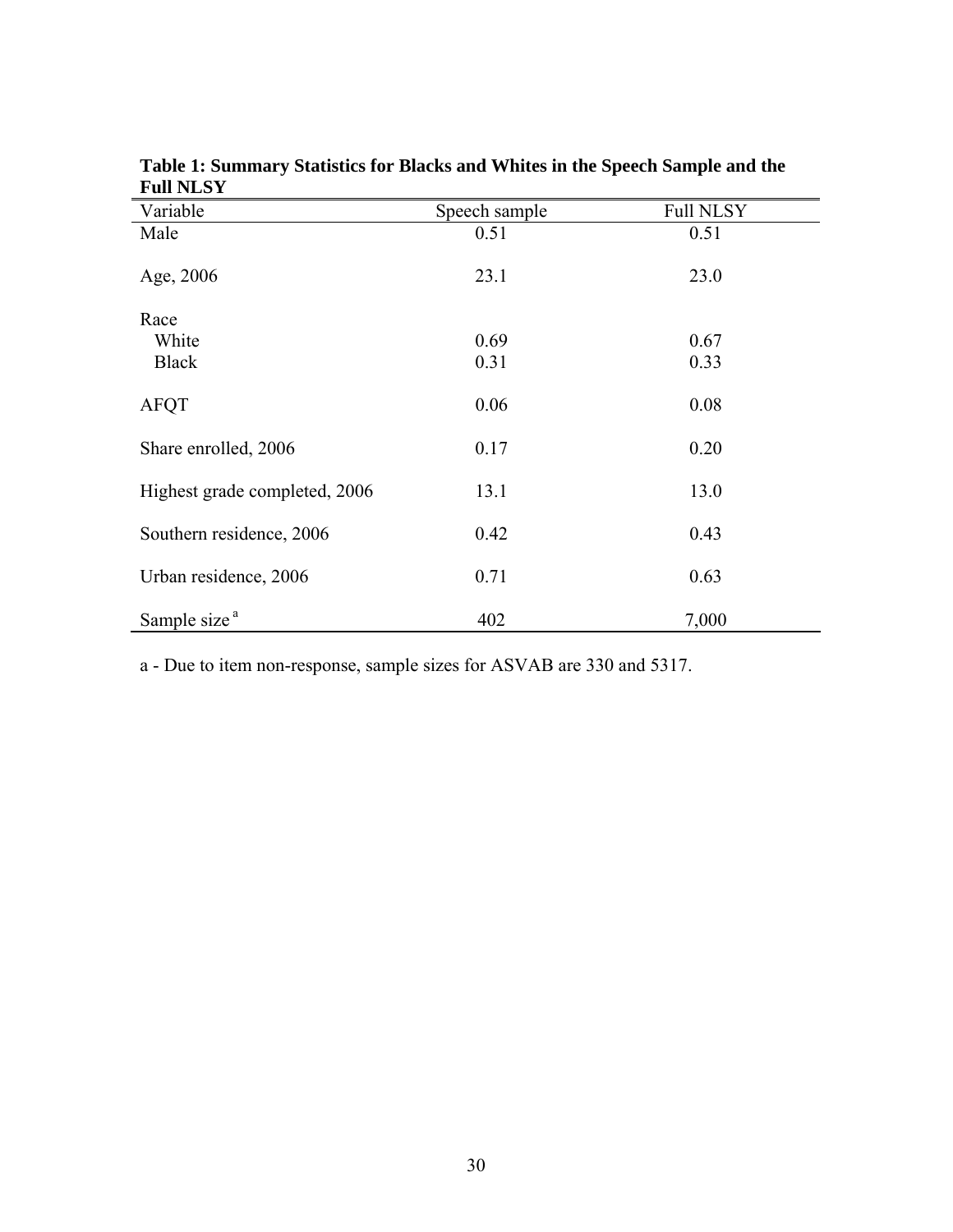| Table 2: Listener Characteristics |     |                |  |  |  |  |  |
|-----------------------------------|-----|----------------|--|--|--|--|--|
| Sex                               | N   | Percent        |  |  |  |  |  |
| Female                            | 79  | 61             |  |  |  |  |  |
| Male                              | 51  | 39             |  |  |  |  |  |
| Total                             | 130 | 100            |  |  |  |  |  |
| Race/ethnicity                    |     |                |  |  |  |  |  |
| White                             | 98  | 75             |  |  |  |  |  |
| <b>Black</b>                      | 12  | 9              |  |  |  |  |  |
| Hispanic                          | 6   | 5              |  |  |  |  |  |
| Asian                             | 11  | 8              |  |  |  |  |  |
| Other                             | 3   | $\overline{2}$ |  |  |  |  |  |
| Total                             | 130 | 100            |  |  |  |  |  |
| Region of                         |     |                |  |  |  |  |  |
| residence, age 6                  |     |                |  |  |  |  |  |
| Northeast                         | 27  | 21             |  |  |  |  |  |
| Midwest                           | 50  | 38             |  |  |  |  |  |
| South                             | 22  | 17             |  |  |  |  |  |
| West                              | 22  | 17             |  |  |  |  |  |
| Outside US                        | 9   | 7              |  |  |  |  |  |
| Total                             | 130 | 100            |  |  |  |  |  |
| Native language                   |     |                |  |  |  |  |  |
| English                           | 127 | 98             |  |  |  |  |  |
| Spanish                           | 2   | $\overline{2}$ |  |  |  |  |  |
| Other                             | 1   | 1              |  |  |  |  |  |
| Total                             | 130 | 100            |  |  |  |  |  |

# **Table 2: Listener Characteristics**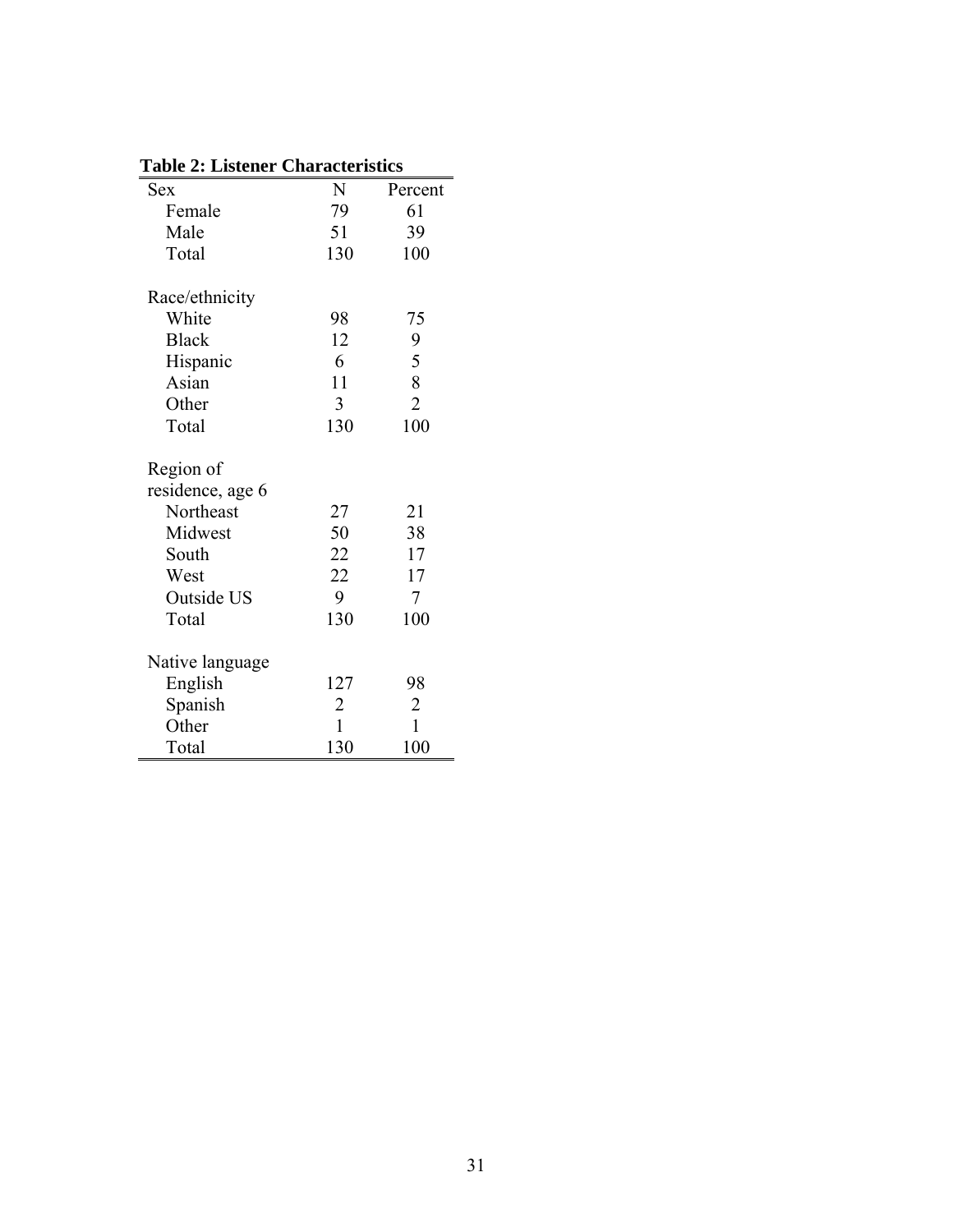| Lable 5. Accuracy of Listeners Terceptions of Speaker Characteristics |                                    |  |  |  |  |  |  |
|-----------------------------------------------------------------------|------------------------------------|--|--|--|--|--|--|
| Speaker characteristic                                                | Percent correct listener responses |  |  |  |  |  |  |
| <b>Sex</b>                                                            |                                    |  |  |  |  |  |  |
| Male                                                                  | 98.3                               |  |  |  |  |  |  |
| Female                                                                | 97.8                               |  |  |  |  |  |  |
| Race/ethnicity                                                        |                                    |  |  |  |  |  |  |
| White                                                                 | 83.6                               |  |  |  |  |  |  |
| <b>Black</b>                                                          | 77.1                               |  |  |  |  |  |  |
| Education                                                             |                                    |  |  |  |  |  |  |
| Less than high school                                                 | 5.3                                |  |  |  |  |  |  |
| High school                                                           | 28.3                               |  |  |  |  |  |  |
| Some college                                                          | 29.6                               |  |  |  |  |  |  |
| College or more                                                       | 48.3                               |  |  |  |  |  |  |
| Region of origin                                                      |                                    |  |  |  |  |  |  |
| Northeast                                                             | 27.5                               |  |  |  |  |  |  |
| Midwest                                                               | 39.6                               |  |  |  |  |  |  |
| South                                                                 | 47.0                               |  |  |  |  |  |  |
| West                                                                  | 24.4                               |  |  |  |  |  |  |
|                                                                       |                                    |  |  |  |  |  |  |

|  |  |  |  | Table 3: Accuracy of Listeners' Perceptions of Speaker Characteristics |
|--|--|--|--|------------------------------------------------------------------------|
|  |  |  |  |                                                                        |

Note: Number of speaker-listener pairs is 2010.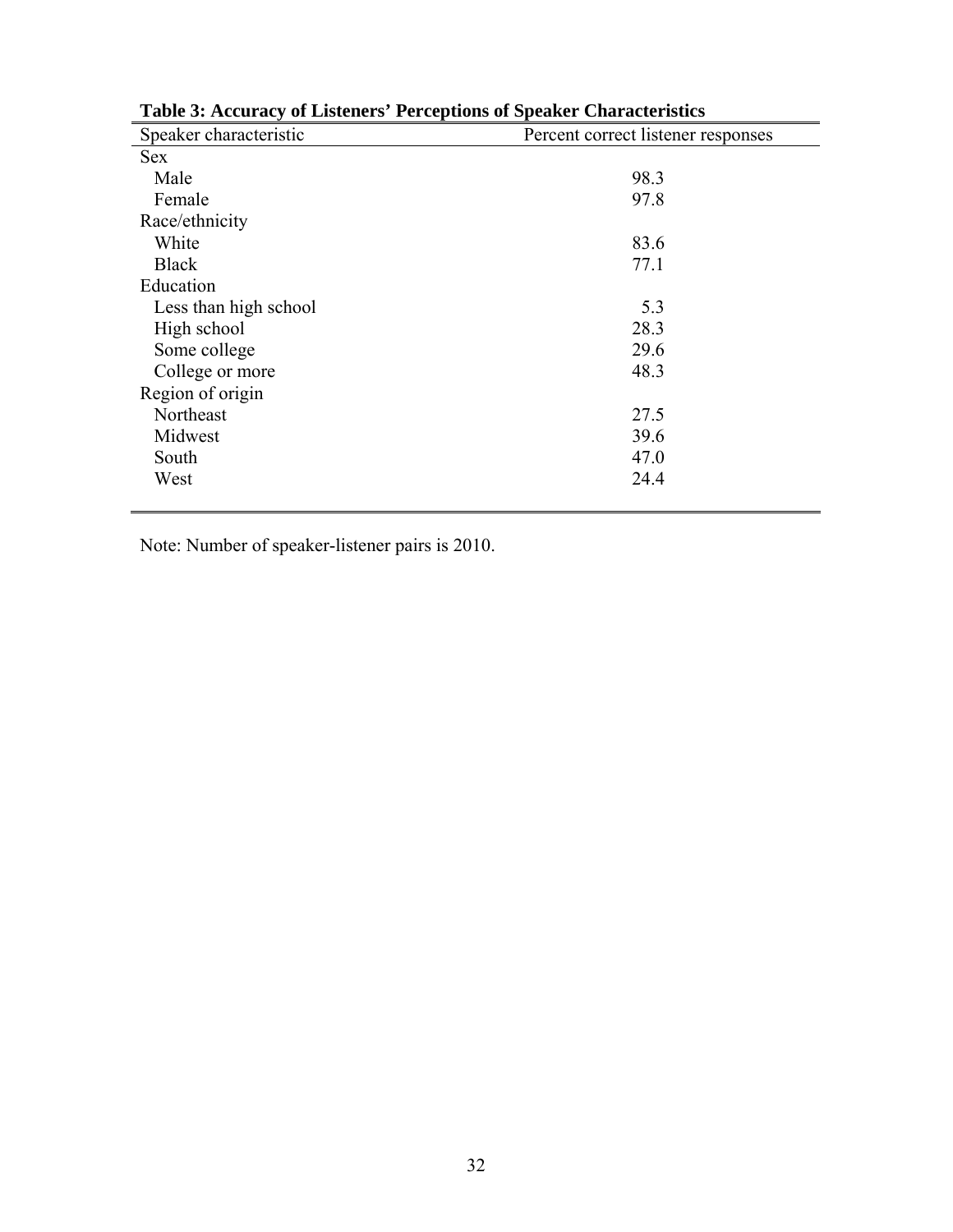| Variable                           | (1)      | (2)      | (3)      | (4)      |
|------------------------------------|----------|----------|----------|----------|
| A. Speaker characteristics         |          |          |          |          |
| <b>Black</b>                       | $-0.089$ |          |          | $-0.087$ |
|                                    | (0.036)  |          |          | (0.036)  |
| Male                               | $-0.034$ |          |          | $-0.036$ |
|                                    | (0.026)  |          |          | (0.027)  |
| Age, 2006                          | 0.012    |          |          | 0.011    |
|                                    | (0.010)  |          |          | (0.009)  |
| Enrolled, 2006                     | $-0.054$ |          |          | $-0.050$ |
|                                    | (0.043)  |          |          | (0.043)  |
| Highest grade, 2006                | 0.007    |          |          | 0.007    |
|                                    | (0.008)  |          |          | (0.008)  |
| Midwest                            | 0.020    |          |          | 0.023    |
|                                    | (0.047)  |          |          | (0.046)  |
| South                              | 0.068    |          |          | 0.064    |
|                                    | (0.045)  |          |          | (0.045)  |
| West                               | $-0.044$ |          |          | $-0.040$ |
|                                    | (0.057)  |          |          | (0.056)  |
| <b>AFQT</b>                        | $-0.001$ |          |          | $-0.003$ |
|                                    | (0.019)  |          |          | (0.020)  |
| <b>B.</b> Listener characteristics |          |          |          |          |
| Male                               |          | 0.009    |          | 0.007    |
|                                    |          | (0.018)  |          | (0.018)  |
| <b>Black</b>                       |          | 0.099    |          | 0.091    |
|                                    |          | (0.044)  |          | (0.043)  |
|                                    |          | $-0.010$ |          | $-0.022$ |
| Hispanic                           |          |          |          |          |
|                                    |          | (0.056)  |          | (0.057)  |
| Other race                         |          | $-0.038$ |          | $-0.030$ |
|                                    |          | (0.065)  |          | (0.063)  |
| White                              |          | 0.041    |          | 0.026    |
|                                    |          | (0.032)  |          | (0.032)  |
| Age                                |          | $-0.009$ |          | $-0.009$ |
|                                    |          | (0.003)  |          | (0.003)  |
| Graduate degree                    |          | $-0.013$ |          | $-0.021$ |
|                                    |          | (0.026)  |          | (0.026)  |
| Midwest                            |          | $-0.008$ |          | $-0.003$ |
|                                    |          | (0.023)  |          | (0.023)  |
| South                              |          | $-0.001$ |          | 0.001    |
|                                    |          | (0.029)  |          | (0.030)  |
| West                               |          | 0.071    |          | 0.071    |
|                                    |          | (0.028)  |          | (0.028)  |
| Outside US                         |          | 0.041    |          | 0.029    |
|                                    |          | (0.042)  |          | (0.041)  |
| Repeat listener                    |          | $-0.020$ |          | $-0.011$ |
|                                    |          | (0.032)  |          | (0.031)  |
| Understood clip (1-5 scale)        |          | 0.022    |          | 0.014    |
|                                    |          | (0.010)  |          | (0.011)  |
| C. Technical factors               |          |          |          |          |
| Phrase count                       |          |          | $-0.006$ | $-0.005$ |
|                                    |          |          | (0.007)  | (0.008)  |
| Technician 1                       |          |          | 0.062    | 0.057    |
|                                    |          |          | (0.044)  | (0.044)  |
| Technician 2                       |          |          | 0.061    | 0.047    |
|                                    |          |          | (0.030)  | (0.031)  |
| Medium quality                     |          |          | 0.005    | $-0.024$ |
|                                    |          |          | (0.033)  | (0.034)  |
| High quality                       |          |          | 0.030    | 0.009    |
|                                    |          |          | (0.045)  | (0.044)  |

**Table 4: Determinants of the Accuracy of Listeners' Perceptions of Speaker's Race**  Dependent variable is a dummy equal to one if listener's perception of speaker's race is correct

Notes: Standard errors, in parentheses, are clustered by speaker. In addition to the variables shown, all regressions include missing value flags for speaker's enrollment status, highest grade, region of residence, and ASVAB score. Missing value flags equal one if the corresponding variable is missing and zero otherwise. The missing values of the corresponding variable are recoded to zero.

Observations 2010 2010 2010 2010 2010 2010 R-squared 0.027 0.016 0.008 0.046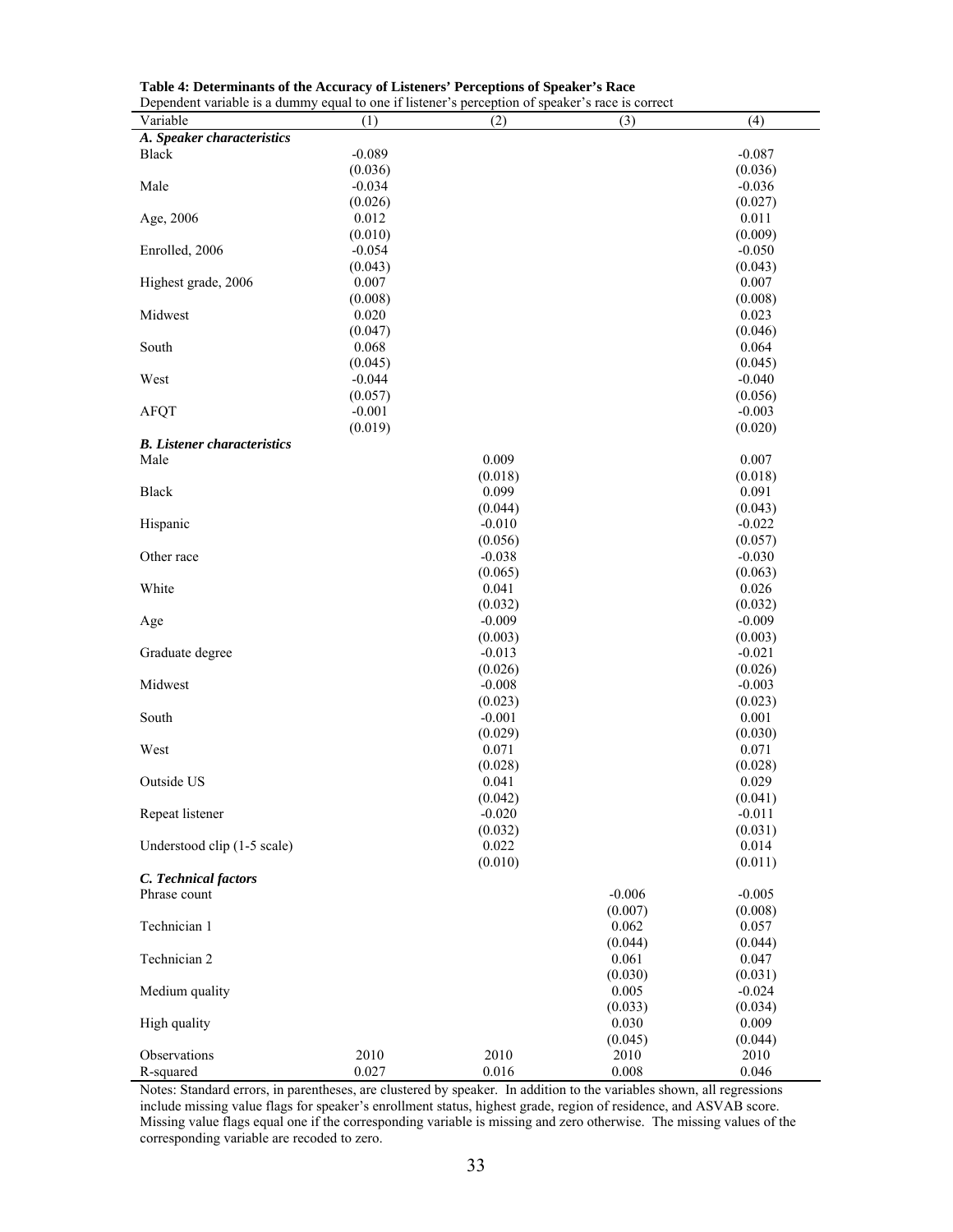| Number of correct     |                |          |          |          |          |          |          |
|-----------------------|----------------|----------|----------|----------|----------|----------|----------|
| listener reports:     | $\overline{0}$ |          | 2        | 3        | 4        |          | Total    |
| A. White              |                |          |          |          |          |          |          |
| Recognizability index | $-0.639$       | $-0.486$ | $-0.280$ | $-0.116$ | 0.091    | 0.267    | 0.117    |
| <b>AFQT</b>           | $-0.132$       | $-0.379$ | 0.252    | 0.448    | 0.176    | 0.427    | 0.314    |
| Cell size             | 10             | 5        | 13       | 23       | 73       | 154      | 278      |
| <b>B.</b> Black       |                |          |          |          |          |          |          |
| Recognizability index | $-0.688$       | $-0.443$ | $-0.282$ | $-0.138$ | 0.108    | 0.284    | 0.061    |
| <b>AFQT</b>           | $-0.153$       | 0.480    | $-0.298$ | $-0.060$ | $-0.852$ | $-0.721$ | $-0.536$ |
| Cell size             | 10             | 3        | 10       | 18       | 14       | 69       | 124      |

**Table 5: Recognizability of Speech and Mean AFQT Scores, by Race and Number of Correct Listener Reports of Race** 

Note: Cell size is for recognizability index. Cell sizes for AFQT add to 330 due to item non-response.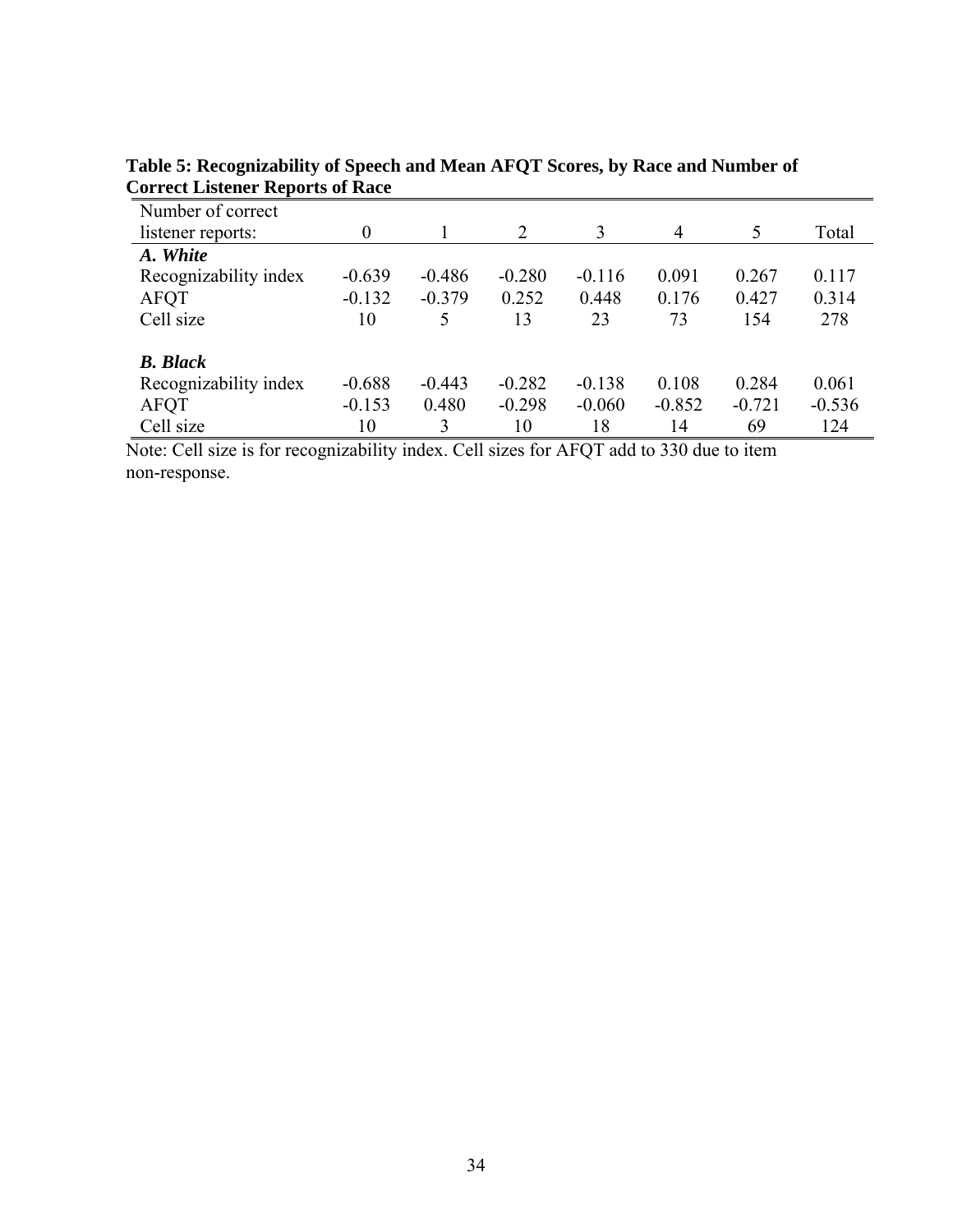| Race:                    |            | White        |       |            | <b>Black</b> |         |
|--------------------------|------------|--------------|-------|------------|--------------|---------|
| Speech pattern:          | Indistinct | Distinct     | Total | Indistinct | Distinct     | Total   |
| Variable                 | (1)        | $\mathbf{2}$ | (3)   | (4)        | (5)          | (6)     |
| <b>AFOT</b>              | 0.18       | 0.34         | 0.31  | $-0.08$    | $-0.74$      | $-0.54$ |
| Highest grade            | 12.84      | 13.52        | 13.39 | 13.00      | 11.99        | 12.32   |
| Two parents, age 12      | 0.58       | 0.57         | 0.57  | 0.33       | 0.14         | 0.20    |
| Parent's schooling       | 13.3       | 14.27        | 14.09 | 13.24      | 12.43        | 12.69   |
| HH income $(\$1,000s)$   | 4.65       | 5.9          | 5.69  | 4.01       | 2.8          | 3.15    |
| Private/parochial school | 0.06       | 0.07         | 0.07  | 0.12       | 0.04         | 0.06    |

**Table 6: Means of Skill Measures and Family Background, by Race and Distinctiveness of Speech**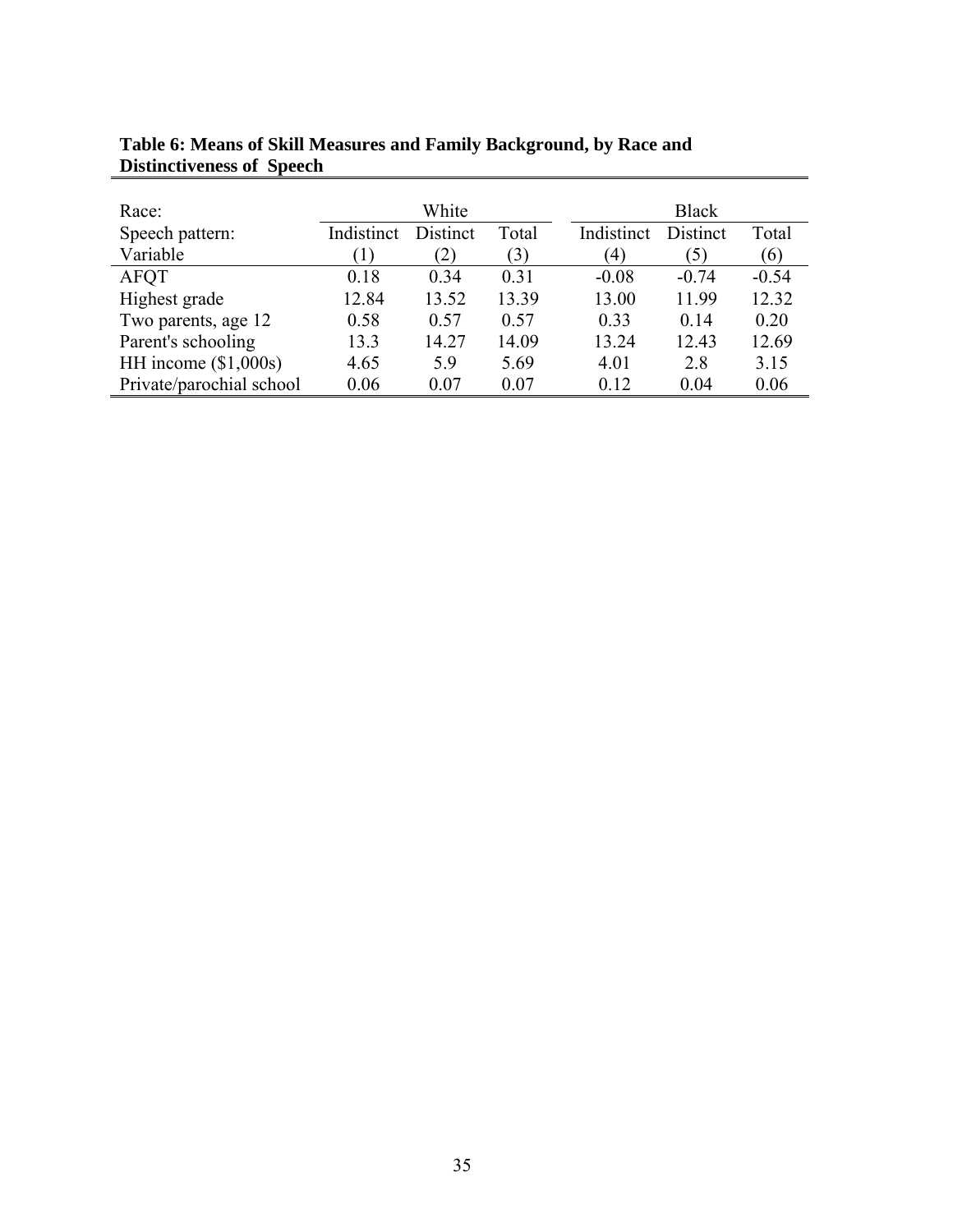| 07<br>Period          | $\sigma$ ,<br>2004 | 2005           | 2006   | Total             |
|-----------------------|--------------------|----------------|--------|-------------------|
| Variable              | $\mathbf{C}$       | $\mathfrak{B}$ |        | (4)               |
| Share reporting wages | 0.63               | 0.60           | 0.75   | 0.86 <sup>a</sup> |
| Mean wage $(s.d.)$    | 11.77              | 12.61          | 13.71  | 12.76             |
|                       | (5.96)             | (7.36)         | (7.24) | (6.93)            |
| Age                   |                    |                |        |                   |
| Mean                  | 22.1               | 23.1           | 24.1   | 23.1              |
| Min                   | 20                 | 21             | 22     | 19                |
| Max                   | 24                 | 25             | 26     | 25                |
| Share enrolled        | 0.27               | 0.25           | 0.17   | 0.23              |

| Table 7: Summary Wage, Age, and Enrollment Data, by Year |  |  |  |  |
|----------------------------------------------------------|--|--|--|--|
|                                                          |  |  |  |  |

a - Share reporting wages at least once between 2004 and 2006.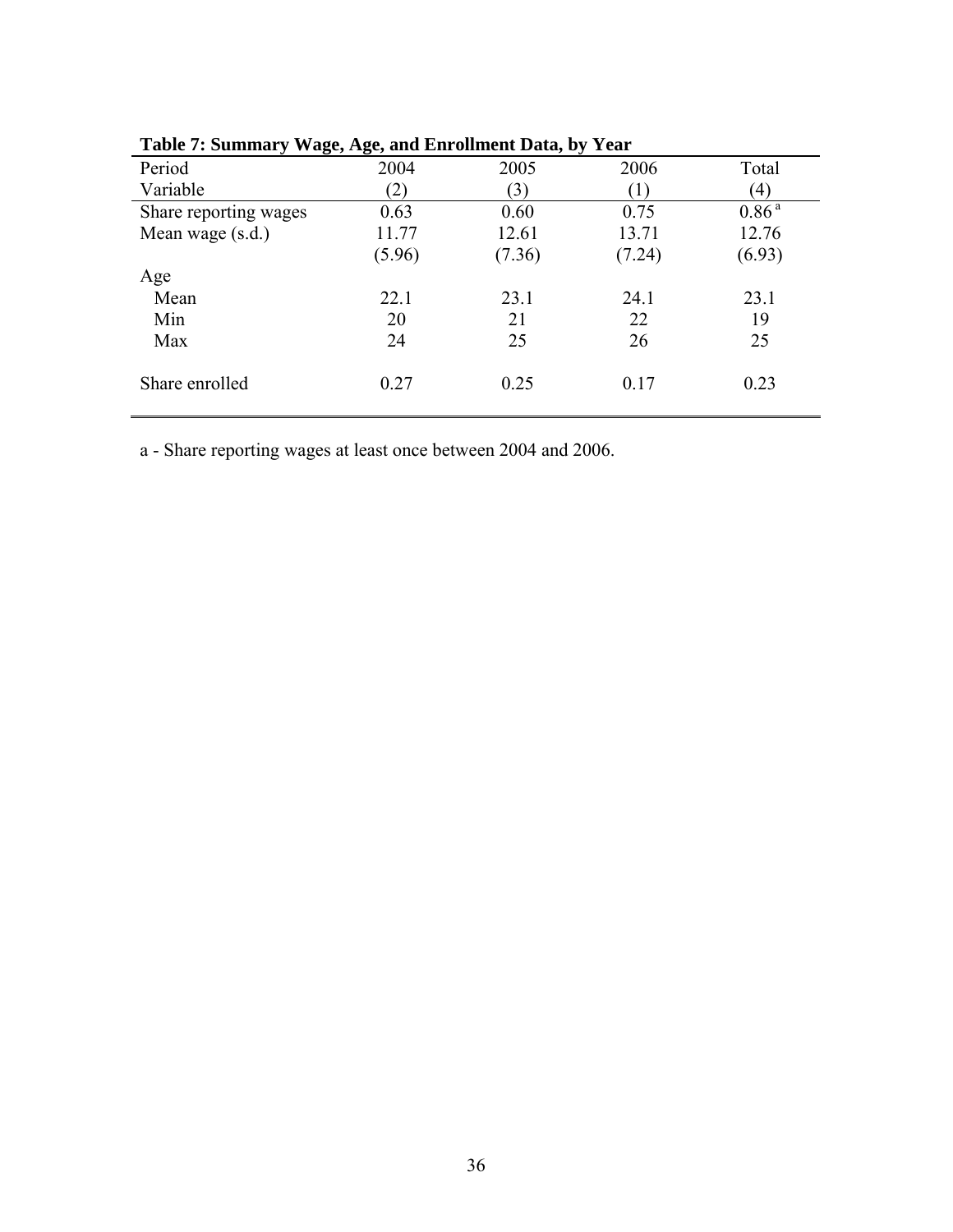## **Table 8: Wage Regression Results**

| Dependent variable is the speaker s log hourly wage |          |          |          |                  |
|-----------------------------------------------------|----------|----------|----------|------------------|
| Variable                                            | (1)      | (2)      | (3)      | (4)              |
| <b>Black</b>                                        | $-0.099$ | $-0.083$ | $-0.087$ |                  |
|                                                     | (0.047)  | (0.051)  | (0.043)  |                  |
| Black*(no. correct-3)                               |          | $-0.044$ |          |                  |
|                                                     |          | (0.020)  |          |                  |
| White*(no. correct-3)                               |          | 0.005    |          |                  |
|                                                     |          | (0.018)  |          |                  |
| Black*recog. index                                  |          |          | $-0.209$ |                  |
|                                                     |          |          | (0.098)  |                  |
| White*recog. index                                  |          |          | 0.079    |                  |
|                                                     |          |          | (0.090)  |                  |
| Black*distinct                                      |          |          |          | $-0.188$         |
|                                                     |          |          |          | (0.057)          |
| Black*indistinct                                    |          |          |          | $-0.023$         |
|                                                     |          |          |          | (0.057)          |
| White*indistinct                                    |          |          |          | $-0.023$         |
|                                                     |          |          |          | (0.051)          |
| Highest grade comp.                                 | 0.106    | 0.104    | 0.104    | 0.105            |
|                                                     | (0.012)  | (0.012)  | (0.012)  | (0.012)          |
| Experience                                          | 0.053    | 0.051    | 0.053    | 0.051            |
|                                                     | (0.011)  | (0.011)  | (0.011)  | (0.011)          |
| Enrolled                                            | $-0.108$ | $-0.114$ | $-0.109$ | $-0.112$         |
|                                                     | (0.047)  | (0.049)  | (0.047)  | (0.048)          |
| Male                                                | 0.118    | 0.111    | 0.119    | 0.114            |
|                                                     | (0.039)  | (0.039)  | (0.039)  | (0.039)          |
| South                                               | $-0.071$ | $-0.065$ | $-0.062$ | $-0.063$         |
|                                                     | (0.041)  | (0.041)  | (0.041)  | (0.041)          |
| Urban                                               | $-0.061$ | $-0.070$ | $-0.063$ | $-0.068$         |
|                                                     | (0.047)  | (0.047)  | (0.047)  |                  |
| Constant                                            | 0.529    | 0.636    | 0.935    | (0.047)<br>0.636 |
|                                                     |          |          |          |                  |
|                                                     | (0.502)  | (0.492)  | (0.201)  | (0.493)          |
| Observations                                        | 786      | 786      | 786      | 786              |
| Adj. R-squared                                      | 0.181    | 0.187    | 0.181    | 0.188            |

Dependent variable is the speaker's log hourly wage

Note: Figures in parentheses are standard errors, clustered by individuals. Sample size is 786. Number of individuals is 345. In addition to the variables shown, the regressions in columns (2) and (4) include a set of listener and technician characteristics that predict the accuracy of listeners' perceptions of the speaker's race: the share of listeners from the western U.S.; the share of black listeners; mean listener age, mean listener understanding, and technician dummies.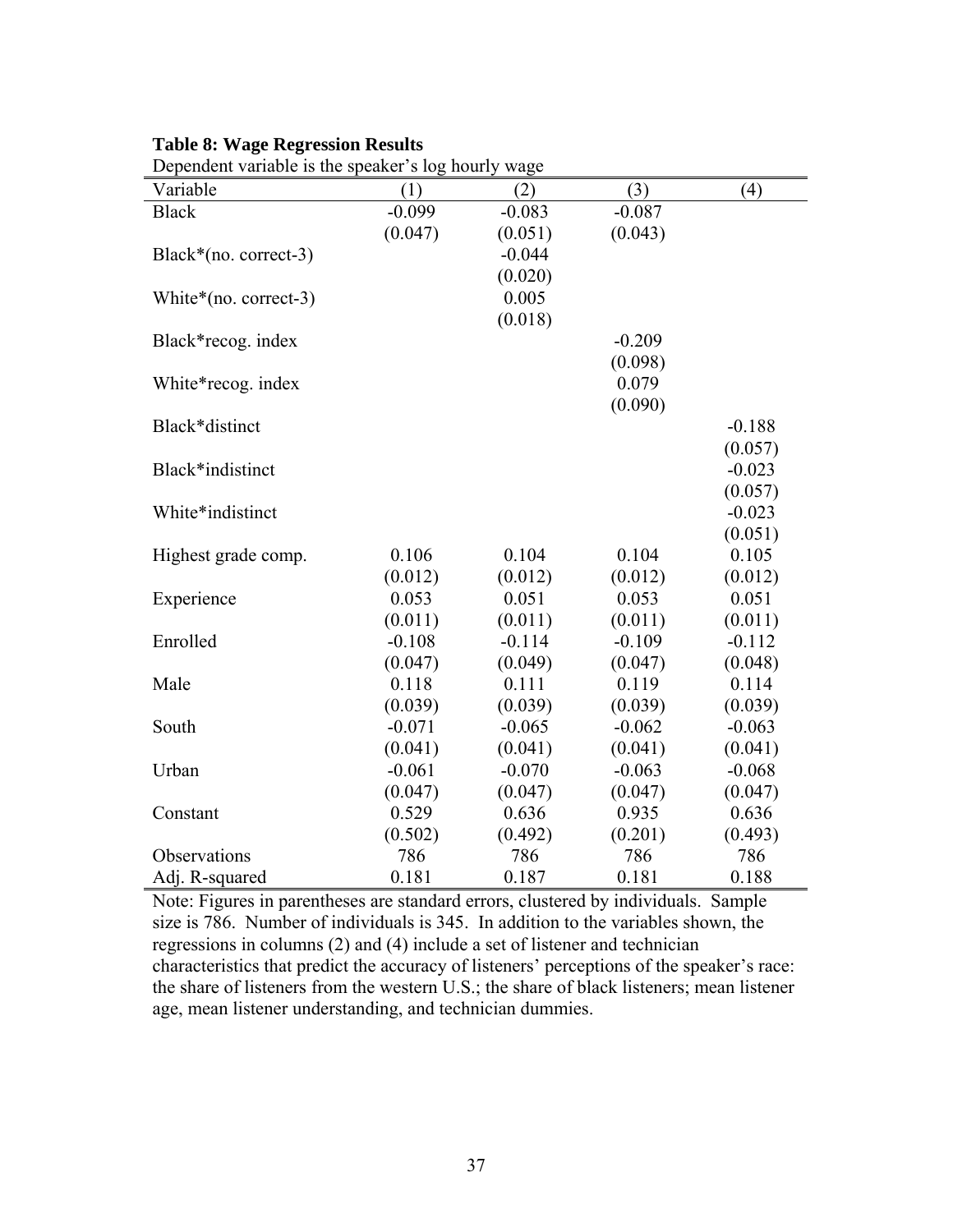| Dependent variable is the speaker's log hourly wage |          |          |          |          |          |          |          |
|-----------------------------------------------------|----------|----------|----------|----------|----------|----------|----------|
| Variable                                            | (1)      | (2)      | (3)      | (4)      | (5)      | (6)      | (7)      |
| Black, distinct                                     | $-0.152$ | $-0.161$ | $-0.173$ | $-0.155$ | $-0.191$ | $-0.195$ | $-0.124$ |
|                                                     | (0.057)  | (0.057)  | (0.057)  | (0.056)  | (0.057)  | (0.057)  | (0.057)  |
| Black, indistinct                                   | $-0.013$ | $-0.010$ | $-0.010$ | $-0.010$ | $-0.031$ | $-0.028$ | $-0.007$ |
|                                                     | (0.057)  | (0.057)  | (0.056)  | (0.055)  | (0.060)  | (0.057)  | (0.054)  |
| White, indistinct                                   | $-0.027$ | $-0.028$ | $-0.010$ | $-0.011$ | $-0.023$ | $-0.034$ | $-0.031$ |
|                                                     | (0.050)  | (0.050)  | (0.051)  | (0.049)  | (0.051)  | (0.052)  | (0.049)  |
| AFQT                                                | 0.063    |          |          |          |          |          | 0.067    |
|                                                     | (0.024)  |          |          |          |          |          | (0.025)  |
| Two parents, age 12                                 |          | 0.079    |          |          |          |          | 0.039    |
|                                                     |          | (0.047)  |          |          |          |          | (0.049)  |
| Parent's schooling                                  |          |          | 0.014    |          |          |          | $-0.002$ |
|                                                     |          |          | (0.009)  |          |          |          | (0.010)  |
| HH income, 1997                                     |          |          |          | 0.017    |          |          | 0.015    |
|                                                     |          |          |          | (0.009)  |          |          | (0.008)  |
| Private school                                      |          |          |          |          | 0.143    |          | 0.118    |
|                                                     |          |          |          |          | (0.082)  |          | (0.080)  |
| South, distinct                                     |          |          |          |          |          | $-0.068$ | $-0.068$ |
|                                                     |          |          |          |          |          | (0.054)  | (0.053)  |
| t-statistic for $H_0$ :                             | 2.19     | 2.40     | 2.57     | 2.30     | 2.49     | 2.64     | 1.93     |
| Black,                                              |          |          |          |          |          |          |          |
| distinct=Black,                                     |          |          |          |          |          |          |          |
| indistinct                                          |          |          |          |          |          |          |          |
| Adj. R-squared                                      | 0.198    | 0.198    | 0.192    | 0.205    | 0.193    | 0.189    | 0.219    |

**Table 9: Additional Wage Regressions** 

Note: Figures in parentheses are standard errors, clustered by individuals. Sample size is 786. Number of individuals is 345. In addition to the variables shown, each regression includes all of the variables shown in column (4) of Table 8 and a set of listener and technician characteristics that predict the accuracy of listeners' perceptions of the speaker's race. These include the share of listeners from the western U.S.; the share of black listeners; mean listener age, mean listener understanding, and technician dummies. The regressions that include the variables AFQT, Two parents, Parent's schooling, and HH income also include missing value flags. The flag takes the value one if the value for the variable is missing and zero otherwise. The missing value for the variable is set to zero.